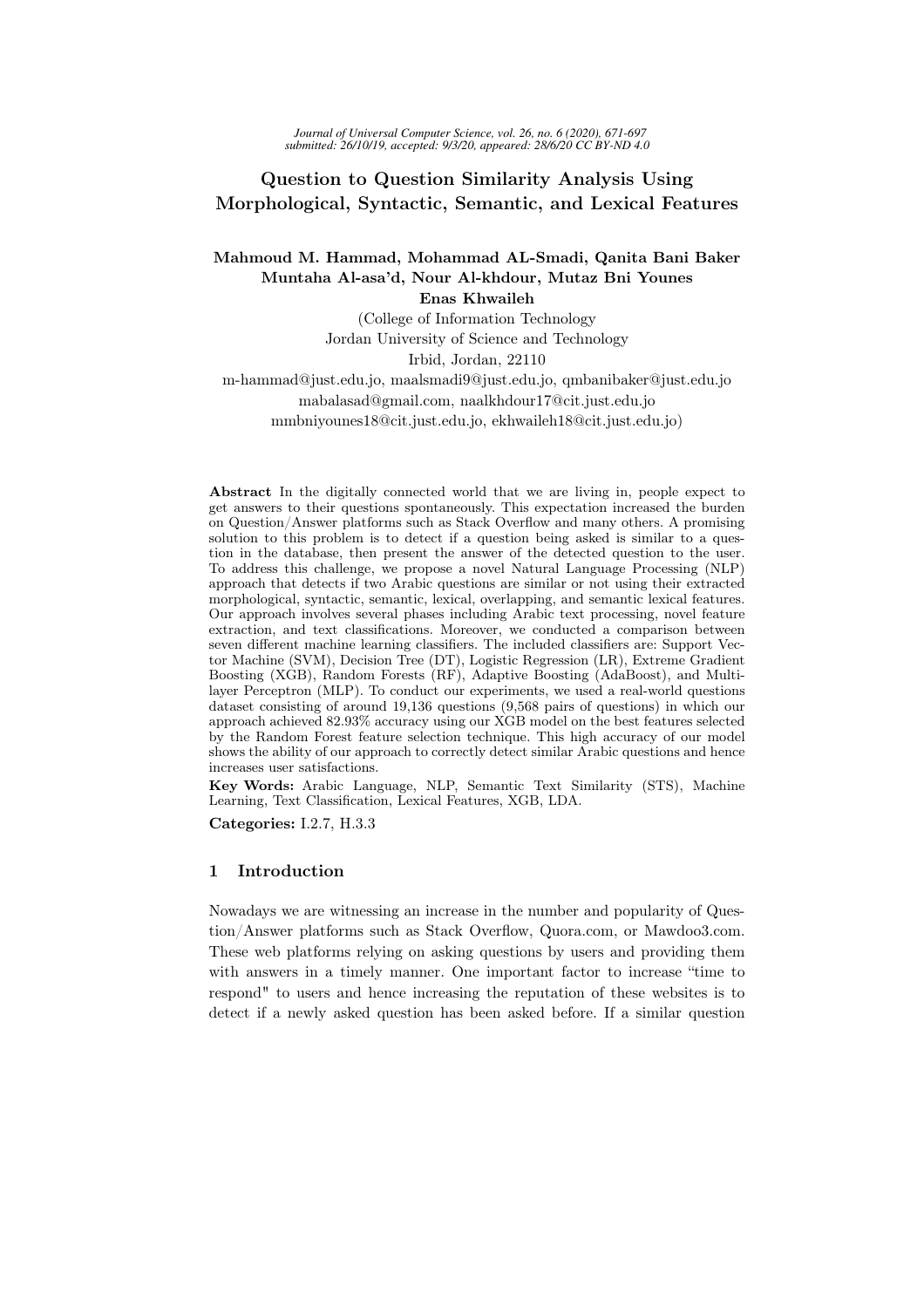exists, then the answer of that question will be provided to the user. Detecting similar questions is a research and industrial problem that has not been solved completely especially for the Arabic language.

Accurately detecting similar questions would increase the reputation of such platforms, increase the satisfaction and the loyalty of their users, avoid duplicate answers, and eliminate the extra efforts needed to answer the new question. The main challenge to solve this problem is how to efficiently and accurately detect if two questions are similar.

Semantic Text Similarity (STS) techniques [Islam and Inkpen, 2008] [Cer et al., 2017] are concerned with recognizing the similarity of two texts. STS has been widely utilized in the Natural Language Processing (NLP) research such as text classification, text summarization, information retrieval, and word sense disambiguation. In this paper, we extend our previous work in [Al-asa'd et al., 2019] and propose a novel approach to detect the similarity between two Arabic questions based on their morphological, syntactic, semantic, and lexical features. Our approach involves several steps including Arabic text processing, novel feature extraction, and text classifications.

Text classification tasks are considered as supervised learning problems [Kotsiantis et al., 2007][Dietterich, 2000] where the model is trained using labeled data. Some machine learning algorithms have been used to solve the text classification problems such as Support Vector Machine (SVM) as in [Wang et al., 2006], [Joachims, 1999], and [Chen et al., 2009] and Decision Tree (DT) as in [Yeh et al., 2019]. To solve this problem, we extracted novel features from a large labeled dataset obtained from a real-world question/answer platform and trained seven different models using well known machine learning algorithms.

This paper presents several new non-trivial extensions to the preliminary version of our work described in [Al-asa'd et al., 2019]:

- 1. In addition to the XGB model that we designed in [Al-asa'd et al., 2019], in this manuscript, we designed and trained seven different machine learning models. We reported the performance of all of these models and we compared the performance of these models using various sets of features. The seven machine learning models we designed and trained in this paper are: Support Vector Machine (SVM), Decision Tree (DT) [Yeh et al., 2019], Logistic Regression (LR) [Tang and Li, 2019], Extreme Gradient Boosting (XGB) [Ali and Rafi, 2018], Random forests (RF) [Wang et al., 2018], Adaptive Boosting (AdaBoost) [Bhopale et al., 2018], and Multilayer Perception (MLP) [Lithgow-Serrano and Collado-Vides, 2019].
- 2. We enlarged the dataste used for training and testing. In [Al-asa'd et al., 2019], we trained our models on 4,000 pairs of ques-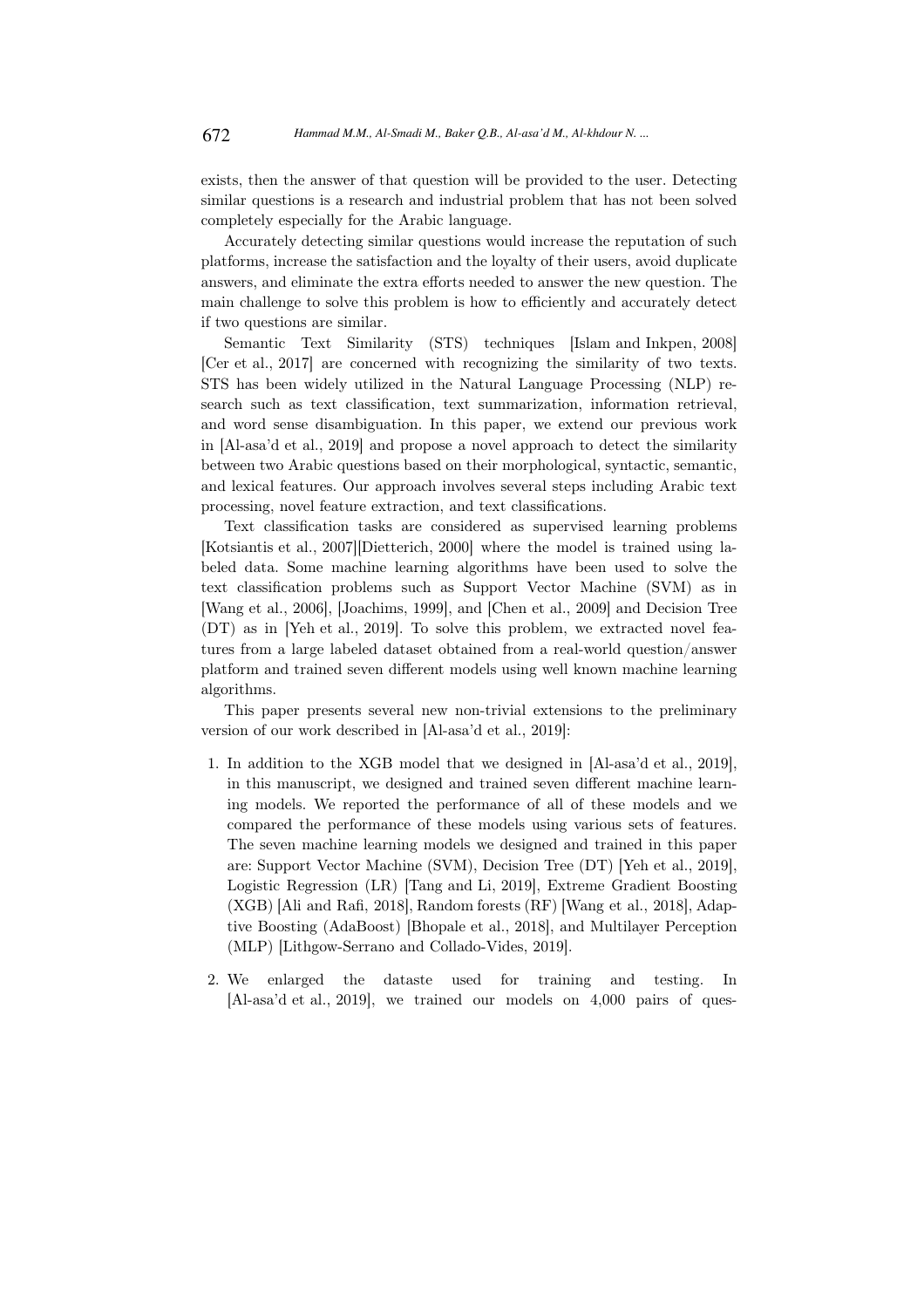tions whereas in this paper, we trained our models on 9,568 pairs of questions, i.e., 19,136 distinct questions.

- 3. To better represent Arabic questions and enhance the models, in this research work, we have extracted more features than the ones described in [Al-asa'd et al., 2019]. In addition to the morphological, syntactic, semantic, and lexical features extracted in [Al-asa'd et al., 2019], we also extracted overlapping and semantic lexical features such as complexity features, Latent Dirichlet Allocation (LDA) features, Term Frequency–Inverse Document Frequency (TF-IDF).
- 4. On top of the previous technical contributions, we conducted a literature review and discussed a large number of related research efforts in the area of Arabic text similarity detection methods. Moreover, the paper provides detailed description of the trained machine learning models and the utilized parameters to give the best results.

To summarize, the contribution of this paper is twofold. First, we extract novel features of Arabic questions including the morphological, syntactic, semantic, and lexical features. Second, we build seven different machine learning models and we compared between them. We used a real-world Arabic questions corpus that consists of 19,136 Arabic questions (9,568 pairs of Arabic questions) shared with us from the Mawdoo3 company (mawdoo3.com), the largest Arabic website with more than 50 million visitors monthly and it hosts more than 150,000 articles. To the best of our knowledge, this is the first research to apply text classification to detect similar Arabic questions using morphological, syntactic, semantic, lexical, overlapping, and semantic lexical features using various supervised machine learning models applied on a real-world dataset.

The remainder of this paper is structured as follows. Section 2 covers the related work. Section 3 describes the various machine learning algorithms that we have utilized and compared in this paper. Section 4 introduces our methodology of preparing the dataset and designing seven different machine learning models to solve the question to question similarity problem. Section 5.1 describes the different evaluation metrics we used to compare between the various machine learning classifiers. Section 5 covers our evaluation design and results. The last sections discusses important findings in our research (Section 6) and conclude the paper with avenue of future work.

## 2 Related Work

In this section, we review some previous work related to the Arabic text similarity classification task presented in a chronological order.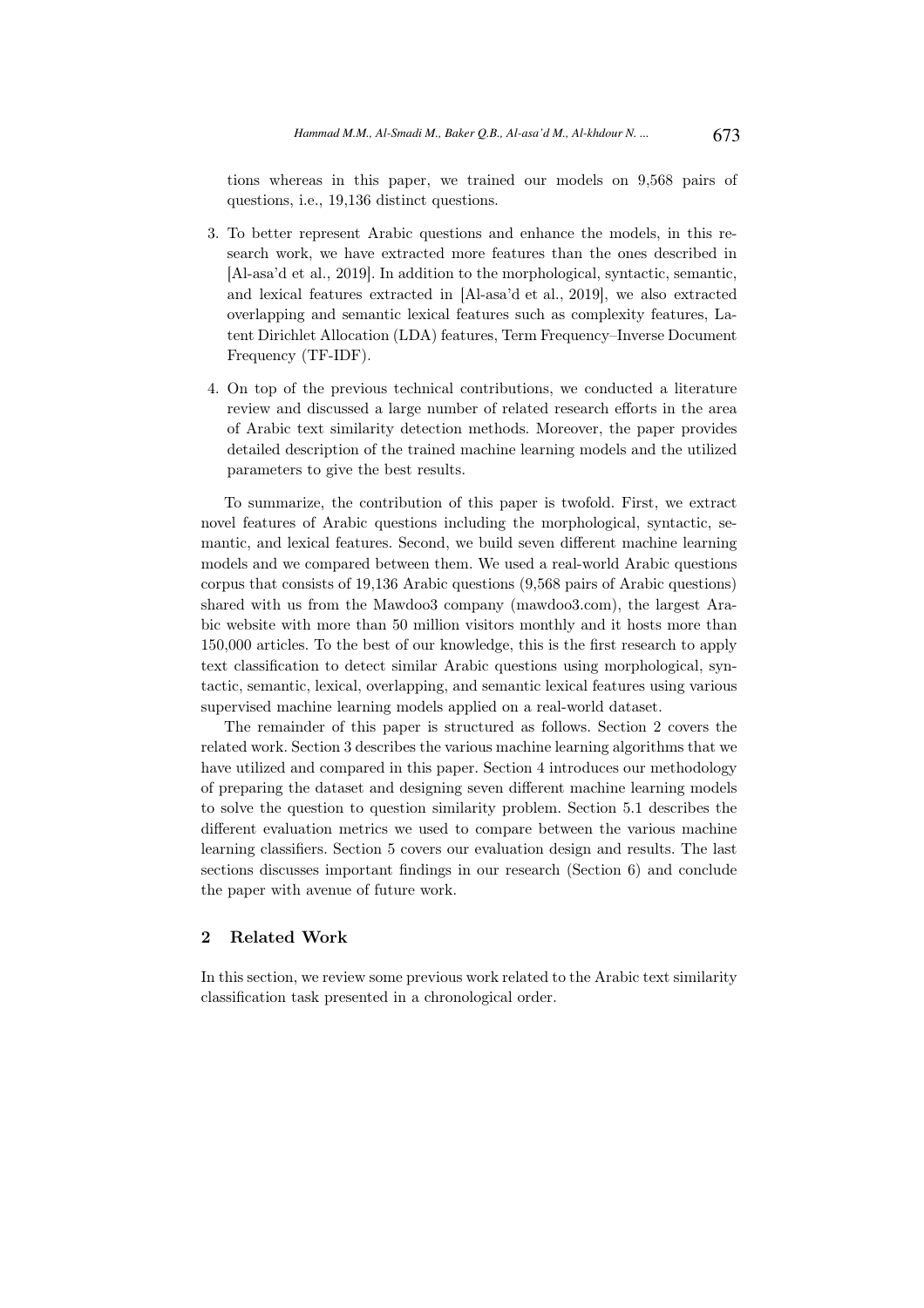[Siolas and d'Alché Buc, 2000] proposed an approach to solve the text classification problem based on a priori semantic knowledge of words. They used two supervised classification algorithms, the Support Vector Machine (SVM) and the K-Nearest Neighbors (K-NN), and they found that SVM outperformed the K-NN.

[Al-Shalabi et al., 2006] evaluated the K-Nearest Neighbor (KNN) machine learning model to solve the Arabic text categorization problem. The keywords in the 621 studied documents selected based on Document Frequency (DF) threshold, then each document tokenized and the stop words removed. Next, the frequency of each token calculated and ranked. The category of a text is classified by matching the highest-ranking tokens with the list of keywords. Their satisfying results showed that KNN model an be used for Arabic text categorization. Similarly, [Duwairi, 2006] proposed a distance-based classifier for categorizing Arabic text. Each category is represented as a feature vector. Then a given document is classified based on the closeness of the document's feature vector to a feature vector of a category.

[Khreisat, 2006] applied an n-gram frequency statistics method for Arabic text classification. They employed the Dice's similarity measure and Manhattan distance as a dissimilarity measure. The chosen dataset was a corpus of Arabic text documents. These documents were fetched from online Arabic newspapers. The dataset falls under 4 categories; Sports, Economy, Technology, and Weather. An hold-out evaluation method was used to split the data. Only 40% of the corpus was used for the training phase while the other 60% split was used for testing. They found that classifying text documents from all the mentioned categories using the Dice measure outperforms the Manhattan distance measure with respect to recall and precision as evaluation metrics.

[Gharib et al., 2009] applied a Support Vector Machine (SVM) model to classify Arabic text documents. They also compared the results of the SVM model with Naive Bayes classifier, KNN classifier, and Rocchio classifier. Experiments were conducted on a set of 1132 documents and the results showed that Rocchio model achieved better results when the feature set is small while the SVM model gave better results when the size of the feature set is large.

[Zouaghi et al., 2011] evaluated the Lesk algorithm variants to remove text ambiguity using Arabic Wordnet (AWN). Using the Al-Wasit Dictionary and texts obtained from newspaper articles in various fields such as sport, politics, religion, science, etc. Their work was limited to a sample of 50 vague Arabic words. They performed two experiments: first, using the original Lesk algorithm with the dictionary as a resource. Second, they made some modifications to the Lesk algorithm by adding different similarity measures to determine the similarity of the relationship between two concepts in Arabic Wordnet (AWN). The results showed that the modified algorithm achieved 67% precision using a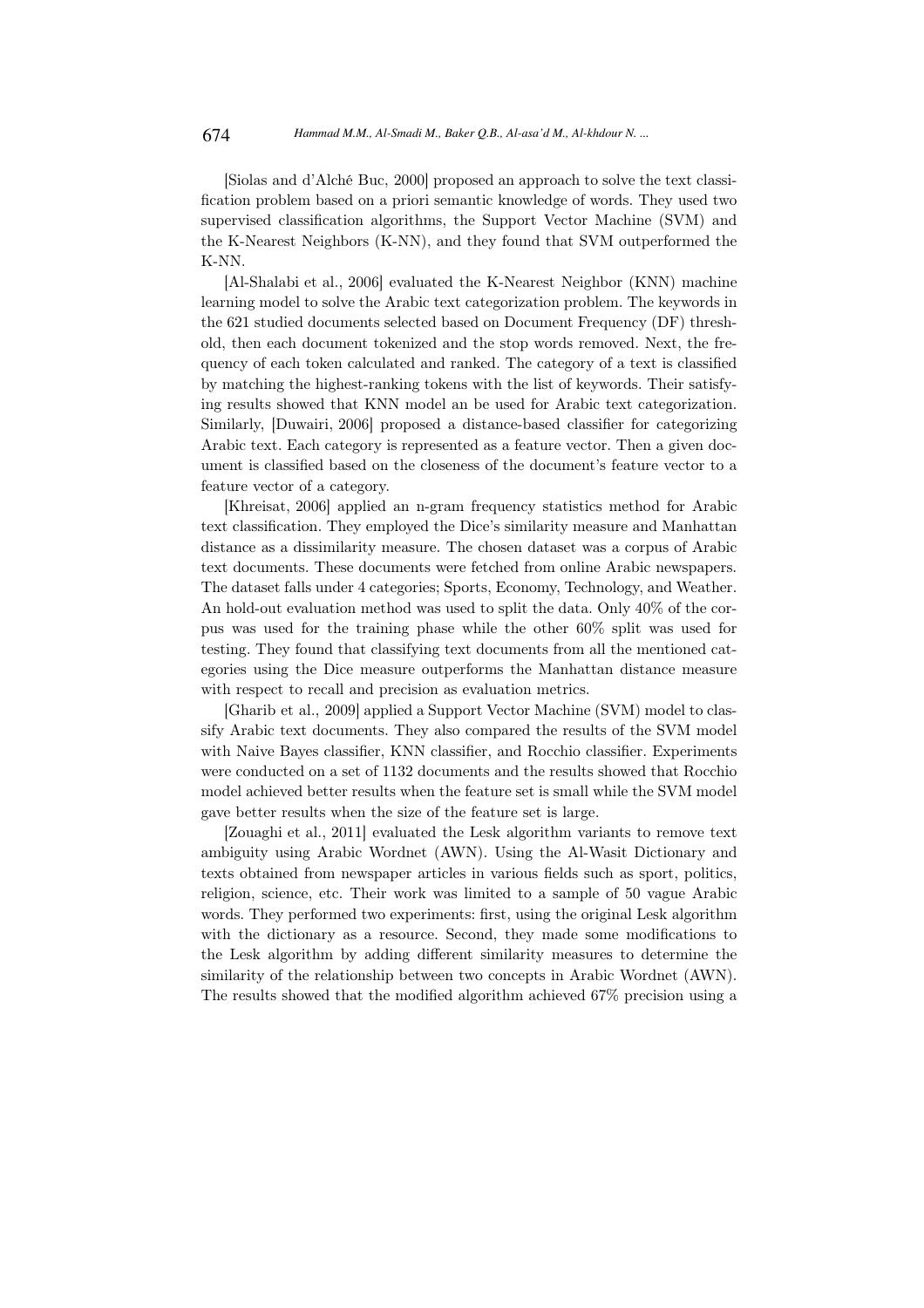size of 2-word window.

[Ezzeldin and Shaheen, 2012] surveyed the various research efforts regarding Arabic Question Answering tasks including question understanding, information retrieval, and answer extraction. For each task, they enumerated the research contributions, the faced challenges in solving each task, and the various tools used for Arabic language processing. At the end of the survey, they concluded that there are many rooms for improvement regarding each Arabic Question Answering task.

[Froud et al., 2012] compared between root-based and stem-based techniques for measuring the similarity of Arabic texts using the Latent Semantic Analysis (LSA) contextual-representation method [Landauer and Dumais, 1997]. They used various distance functions and similarity measures such as Cosine Similarity, Euclidean Distance, Pearson Correlation Coefficient, and the Jaccard Coefficient. This comparison showed that the stem-based is better than the root-based since the root-based depends on the three-letter rood of Arabic words and hence it affects the meaning of words in their context. Moreover, they found that the Jaccard similarity measure performed the worst comparing to all other similarity measures.

[Ababneh et al., 2014] evaluated different Text classification techniques. They implemented the K-NN algorithm on three variations of the Vector Space Models (VSMs); Cosine coefficient, Dice coefficient, and Jaccard coefficient. The Saudi Newspapers (SNP) dataset was used for the experiments. The dataset contains 5,121 Arabic documents belongs to 7 different predefined categories; Culture, Economics, General, Information Technology, Social, Sport, and Politics. In order to compare between the three measures, they computed the average over the 7 categories, then they found that the Cosine coefficient outperformed the other two measures (Dice and Jaccard).

The Qatar Computing Research Institute (QCRI) developed a system as part of the SemEval 2015 - Task 3 challenge [Nicosia et al., 2015]. The developed system by Nicosia et al. [Nicosia et al., 2015] selects the best answer for community question platforms in Arabic and English languages. They trained the model on various features including N-gram, heuristics, text similarity, specific words, and emotion analysis. They used three similarity measures to calculate the similarity between questions: lexical similarity, semantic similarity, and syntactic similarity. Their model achieved the best performance regarding the Arabic questions and the third place regarding the English questions.

[Alhutaish and Omar, 2015] addressed the problem of Arabic text classification into multi-categories problem. They conducted several experiments using the K-NN classifier with four similarity measures Inew, Jaccard, Dice, and Cosine similarity. The dataset used for evaluation consists of 3,172 Arabic documents which has four categories (Art, economic, politics and sport). The TREC-2002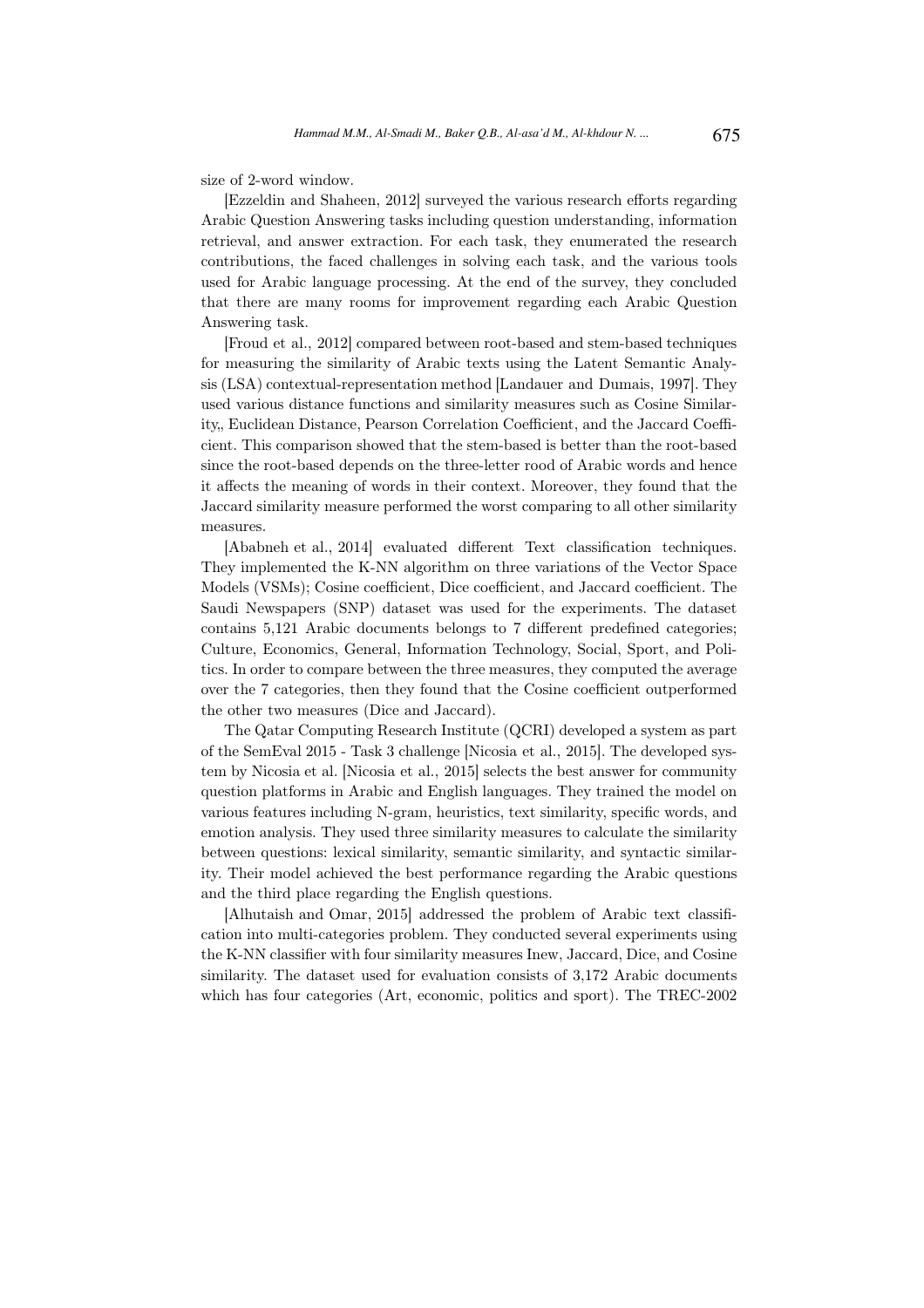Light Stemmer method used to stem data without prefixes and suffixes. Both stemmed and un-stemmed data were used in the experiments, the dataset represented using Bag-Of-Words (BoW) and character-level 3 (3-Gram). The results showed that K-NN with Inew achieved the best performance and takes less time.

[Al-Anzi and AbuZeina, 2017] showed that the cosine similarity is a preferable measure for Arabic text classification. They also provided a comparison between eight text classification techniques. This research supports our decision of including the cosine lexical feature in our model.

[Mohammad et al., 2017] proposed an approach for detecting similar news in Arabic Tweets of the Twitter social media. Despite their ability to detect similar Tweets, they only used two models, Support Vector Regression (SVR) and Maximum Entropy (MaxEnt) models whereas we used seven different models.

[Romeo et al., 2017] proposed a deep learning model for ranking Arabic questions. Once a user asks a new question, the proposed approach retrieve similar questions and ranks them to the user. So the user can get the answer faster from the similar questions. To extract features, such as lexical and syntactic information from Arabic text, they combined a community Question/Answer architecture into a UIMA-based framework. Their results showed that syntactic information is crucial for the task of ordering questions. Their model combines tree beads, floor decorations, and neural networks to select text. Mahmoud et al. [Mahmoud and Zrigui, 2017] proposed a paraphrase identification method to detect plagiarism in Arabic texts. On their approach, they detect the semantic similarity between Arabic sentences by using Natural Languages Processing (NLP) techniques such as Term Frequency - Inverse Document Frequency (TF-IDF). They trained their model using the Open Source Arabic Corpora (OSAC) dataset, mainly the historical documents which contains 3,233 documents. In addition, they used the word2vec algorithm to reduce arithmetic complexity and to improve the probability of word prediction in text and the distribution of word vector representations, after calculating the similarity measurement based on different comparison measurements such as Cosine similarity and Euclidean distance.

Similarly, [Zaher et al., 2017] and [Ghanem et al., 2018] developed approaches to detect plagiarism in Arabic text. [Zaher et al., 2017] developed a web tool to detect the plagiarism in Arabic documents called Arabic Plagiarism Detection System (APDS). APDS 82% recall on a small set of documents, 10 solutions of a course assignment submitted by students in the Sattam bin Abdul-Aziz University. On the other hand, [Ghanem et al., 2018] proposed a Hybrid Arabic Plagiarism Detection System (HYPLAG) to detect plagiarism. The ExAraPlagDet dataset was used to evaluate the HYPLAG system for detecting plagiarism in Arabic texts. They conducted a study in which a sample of university students participated in that study. The idea of the study is to un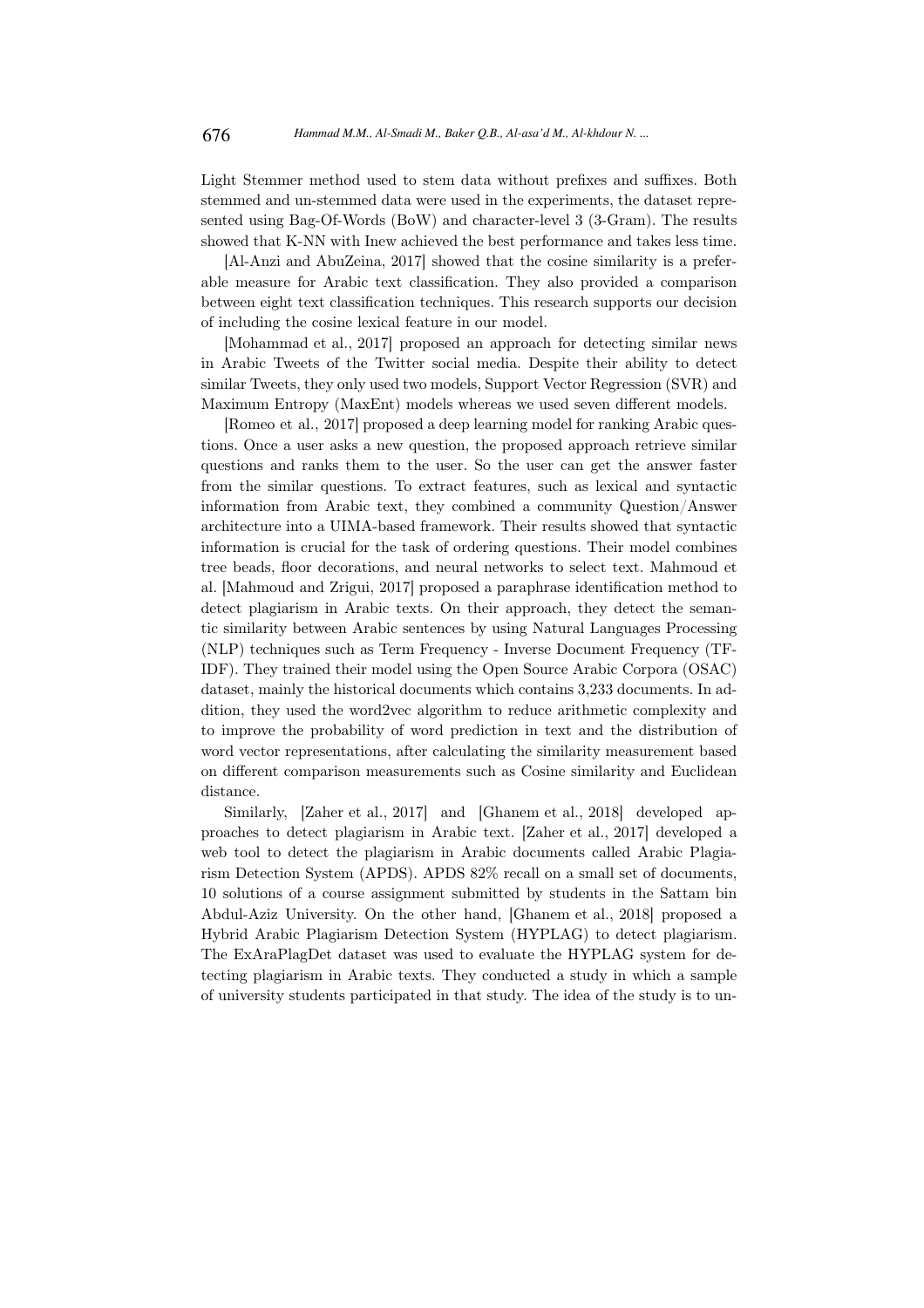derstand the students' plagiarism pattern and the use of sentences stolen during writing research homeworks, as one of the issues of literacy theft. The results of the pilot system showed that RDI [Magooda et al., 2015], the best performing system in PAN@Fire-2015, performed the best with 89% F-measure.

[Hassan et al., 2019] proposed (1) a new synset-oriented word aligner based on the BableNet semantic network [Babelscape, 2019]; (2) they proposed three new unsupervised learning models to solve the semantic text similarity (STS): string kernel-based (SK), alignment-based (AL), and weighted alignment-based (WAL); and (3) they proposed an unsupervised ensemble STS approach called UESTS which utilizes four different similarity measures. They evaluated their approach on dataset provided by the SemEval workshop, an annual workshop for semantic text similarity problem.

[Hamza et al., 2019] built a taxonomy of Arabic question domains and they also proposed a technique for classifying Arabic questions to help question answering platforms to retrieve answers more efficiently.

[Bekkali and Lachkar, 2019] proposed a functional representation for short Arabic text conceptualization, such as tweets and text messages, based on concepts instead of terms using "BabelNet" as an external knowledge. By better representing short Arabic text using their proposed approach, the performance of the short Arabic text classification approaches would improve. Solving such a problem is challenging especially for Arabic language since a word could have multiple meanings and short messages tend to be ambiguous. To overcome that, they relied on Bag-of-Concepts (BoC) instead of Bag-of-Words (BoW) for representing short texts.

All of the aforementioned research efforts are related to our semantic text similarity research. However, they all do not solve the problem that we are trying to solve, that is, given two Arabic questions, can we determine if they are similar efficiently and accurately. Moreover, none of them compared between various machine learning models using different sets of features to determine the best set of features and the best model for Arabic question to question similarity problem.

### 3 Machine Learning Algorithms

Machine learning algorithms can be used either for supervised learning or unsupervised learning. Supervised learning is a data mining technique to infer a function from a labeled dataset. On the other hand, unsupervised learning techniques try to group unlabeled data into several groups, also called clusters, in which members of the same cluster are more similar than members of different clusters.

Since the dataset we have is a labeled dataset, i.e., each question is labeled with either "Yes" or "No", we used several supervised learning techniques to build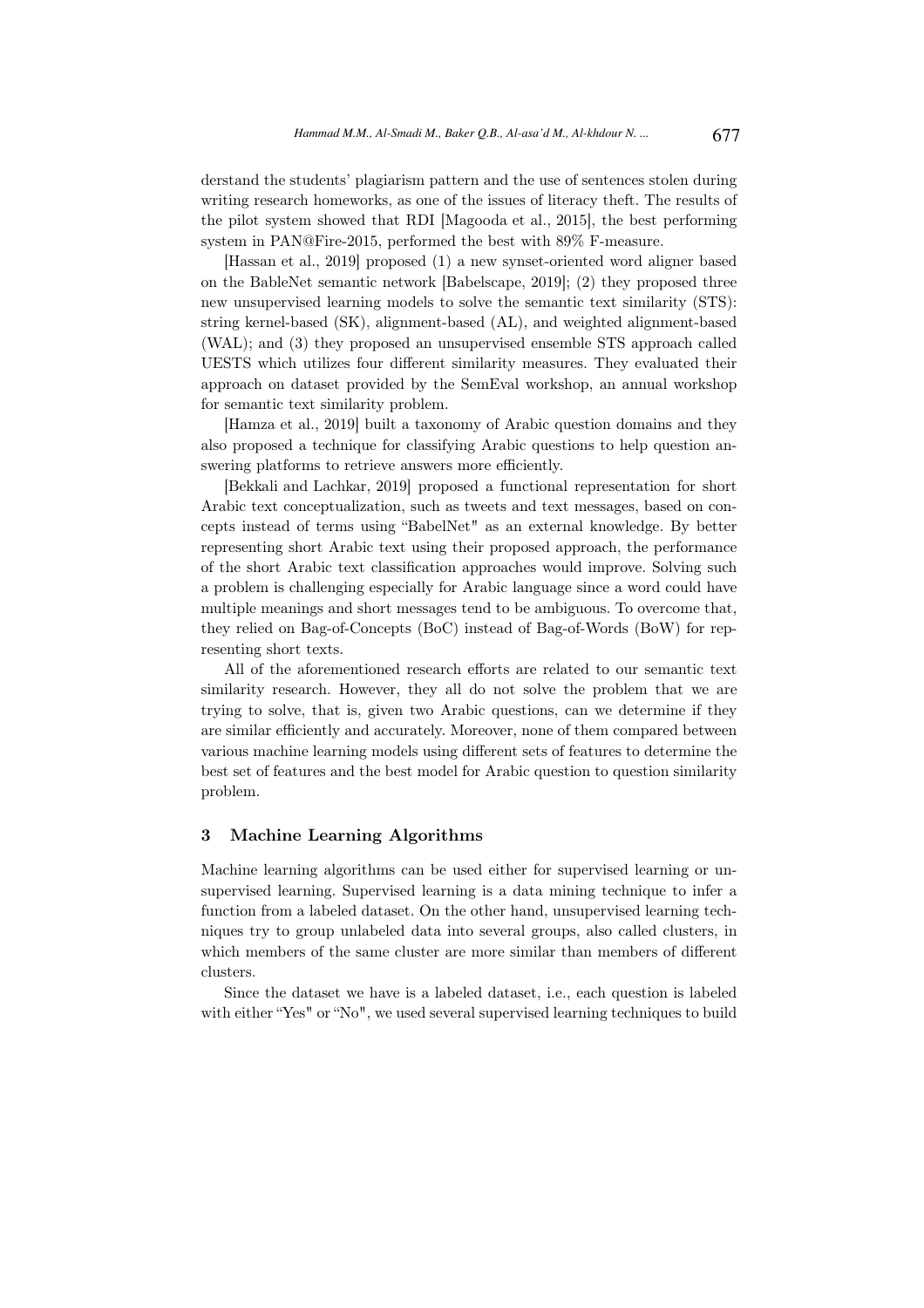various models that can determine if two previously unseen Arabic questions are similar or not. To help the reader understands the rest of the paper, this section describes the utilized supervised machine learning algorithms in more details.

## 3.1 Decision Tree (DT)

Decision Tree (DT) classifier is a supervised machine learning technique that is widely used due to its ability to break down complex decision making process and the ability to interpret its decision. The classification process is done through various rules (conditions) to make decisions in a tree structure. It arranges and splits the rules to build a decision tree based on the best features. Since the decision tree classifier is widely used as a based line to compare it with other classifiers, we used it in our approach.

The decision tree divides a dataset into smaller subdivisions. Each subdivisions contains a set of nodes. The final image of the dataset forms a tree structure where each node forms a condition. In particular, the decision tree does require assumptions for the distribution of the input data. It deals with nonlinear relationships between attributes and categories and it deals with digital and class inputs in a natural way. In addition, its structure makes it easy to explain the taken decision by the model. In our methodology, we trained a DT model with the following parameters: max\_depth: 5, max\_features: 'log2', min samples leaf: 3, and random state: 25.

## 3.2 Logistic Regression (LR)

Logistic Regression (LR) classifier is a machine learning technique that is commonly used when having a binary classification task.

There are three types of LR models: (1) Binary model when there are only two categories to be learned such as in the email spam detection problem in which the model needs to mark the email as either span or not. (2) Multinomial Logistic Regression where the categories to be learn are more than two categories such as in the animal detection problem where the model needs to detect the type of an animal which could be cat, dog, Sheep, etc. (3) Ordinal Logistic Regression where there are three categories with ordering to be learned such as low, medium, and high categories.

The output of the logistic regression model is a binary value (either 0 or 1). Equation 1 shows the main equation used in logistic regression to make a prediction. Where y is the predicted output, b0 is the bias and b1 is the coefficient for the single input value  $(x)$ . Each column in the input data has an associated b coefficient (a constant real value) that must be learned from the training data.

$$
y = \frac{e^{(b0 + b1 + x)}}{1 + e^{(b0 + b1 + x)}}
$$
(1)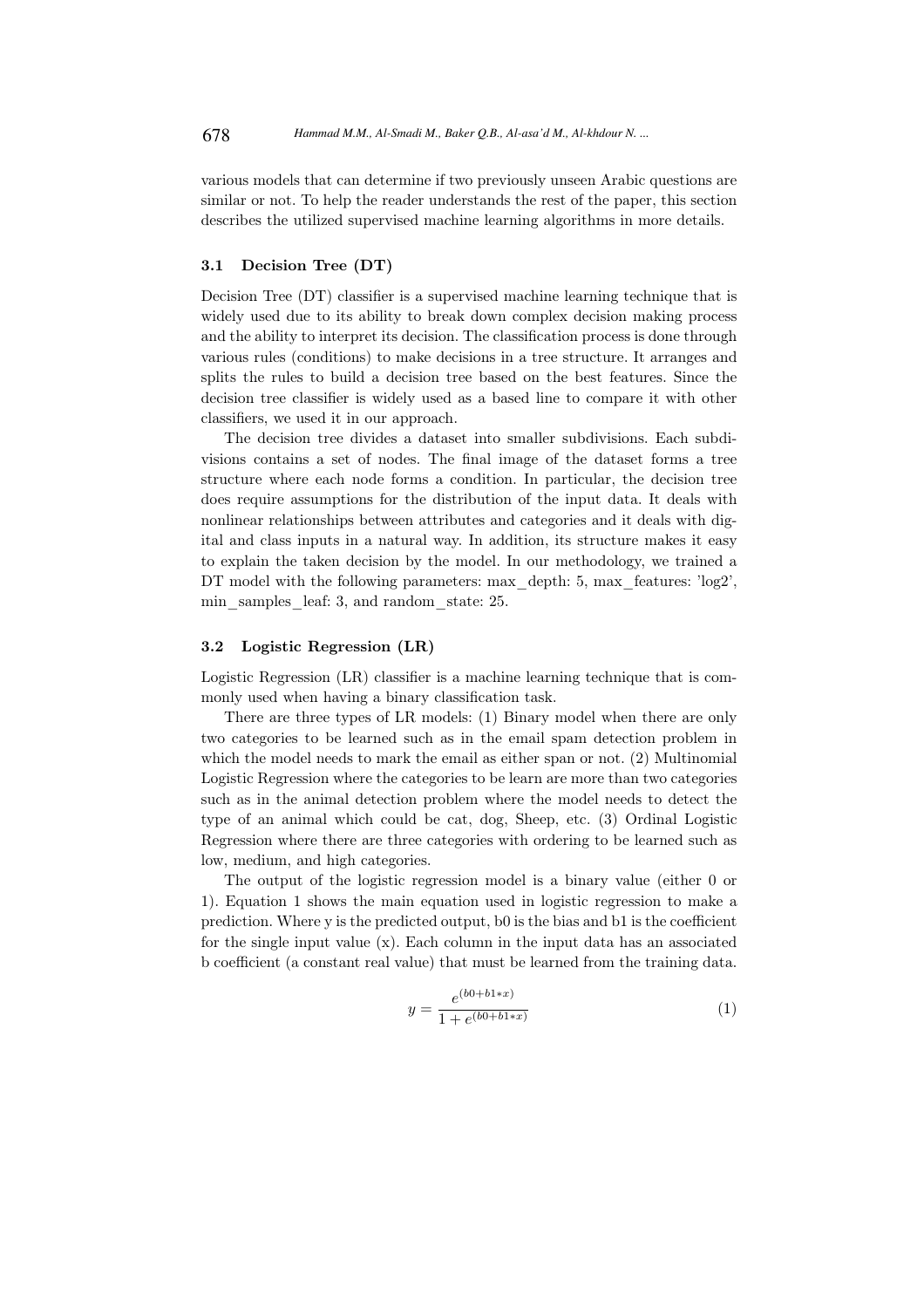We trained our LR model with the following parameters: penalty= $'11'$ ,  $C=0.1$ , multi class='multinomial, and random state=None.

#### 3.3 Random Forest (RF)

Random Forest (RF) is an ensemble supervised learning technique for classification and regression. Ensemble learning algorithms combine two or more learning algorithms to achieve better results than the results that could be achieved individually by the constituent algorithms.

Random forest construct several decision tree classifiers on various subsamples of the dataset to overcome the overfitting problem of the decision tree. Overfitting means that the classifier generates a model that fits the training data but cannot be generalized to unseen samples. We trained our RF model with the following parameters: max\_depth:9, criterion:'entropy', n\_estimators=10, and max\_leaf\_nodes:None.

#### 3.4 Multilayer Perceptron (MP)

Multilayer Perceptron (MLP) is a type of feedforward artificial neural network. It has at least three layers: an input layer, a hidden layer, and an output layer. Each node in all layers except the input layer has an activation function. An activation function of a node is a function that calculates the output of a node given an input or a set of inputs to that node such as a sigmoid function.

Multilayer perceptron model is a supervised backpropagation learning technique. Backpropagation is an efficient and iterative technique to calculate and update the weights of the neurons. It calculates the error between the output and the predicted output and then adjusts the weights based on the error.

We trained MLP model with the following parameters: hidden layer sizes=100, activation="relu", solver="adam", alpha=0.0001, batch size="auto", learning rate="constant", and random state=None.

#### 3.5 Adaptive Boosting (AdaBoost)

Adaptive Boosting (AdaBoost) is another ensemble supervised learning technique. AdaBoost is the first successful boosting algorithm. It aims to convert a set of weak classifiers into a strong one. It is calculated through Equation 2.

We trained AdaBoost model with the following parameters: n\_estimators:50, random state:None, and learning rate:1.0.

$$
H(x) = sign\left(\sum_{t=1}^{T} a_t h_t(x)\right) \tag{2}
$$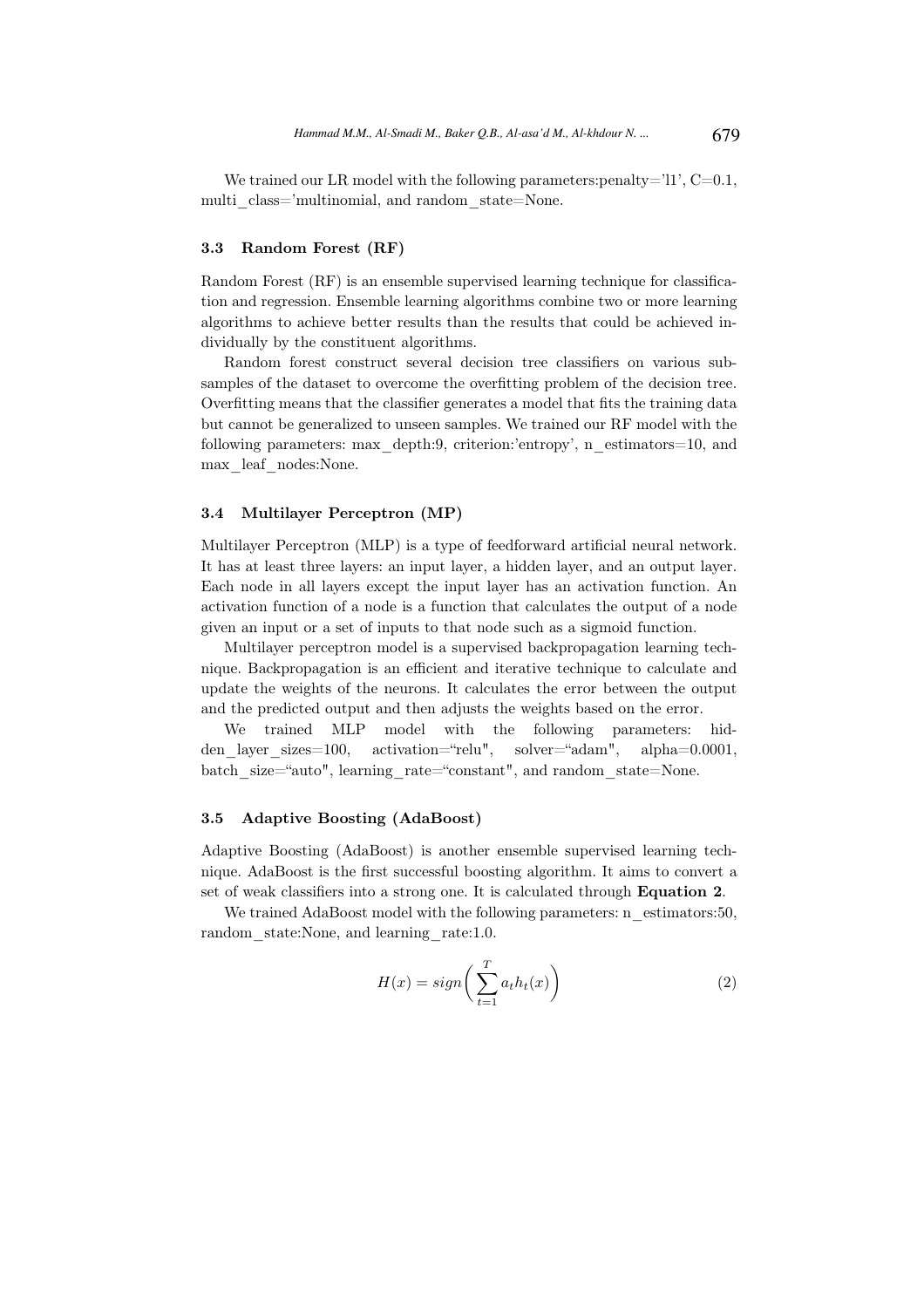Where  $T$  represents all weak classifiers,  $t$  represents a single weak classifier, **Alpha<sub>t</sub>** is the weight of classifier t and  $h_t(x)$  is the output of the weak classifier t.

## 3.6 Extreme Gradient Boosting (XGB)

Extreme Gradient Boosting (XGB) is an implementation of gradient boosted decision trees used in supervised learning tasks such as regression and classification tasks [Hamza et al., 2019]. XGB is one of the CART family. It produces a model of ensemble weak prediction models, mainly decision trees. Each time a weak leaner is added, the loss value is computed until the model achieves a satisfactory performance value. XGB is one of the CART family. It produces a model of ensemble weak prediction models, mainly decision trees. The classification is done through some iteration based on the ensemble tree-boosting method.

Each time a weak learner is added, the loss value is computed and the weights are adjusted on each iteration to decrease the loos and increase the performance of the model. At the end of this iterative process, all the modeled trees are summed up to form the final classification with the best performance. Moreover, XGB has a better control to overfitting than other boosting algorithm. XGB is known for having the best performance in many domains and various datasets due to its speed, performance, accepting various input types, e.g., dense matrix, sparse matrix, and data file.

We trained our XGB model with the following parameters: booster= 'gbtree', learning rate:0.3, num feature:'auto', subsample=1, max depth=6, min child weight=1, and colsample bytree  $=1$ .

#### 3.7 Linear Support Vector Machine (Linear SVM)

Linear Support Vector Machine (SVM) is a traditional machine learning algorithm for supervised learning tasks, classifications and regressions. It creates a hyperplane that separates the training data into classes. To ensure the effectiveness of classifying new data, a plane with a maximized margin is chosen, where the margin is the distance between the data related to classes. SVM implemented using different kernels such as Linear Kernel, Polynomial Kernel, and Radial Kernel.

Linear SVM uses the dot product as the similarity measure between support vector in training data and new data because the linear SVM focuses on inner product of two inputs rather than the inputs themselves, where the inner product calculate the sum of multiplication of each pair between two vectors. SVM offers high accuracy in the classification task.

Our SVM model was done using linear kernel. We trained the model with the following parameters: kernel: 'linear', C: 1.0, loss='squapink hinge', random  $state = None$ , and  $penalty="2$ '.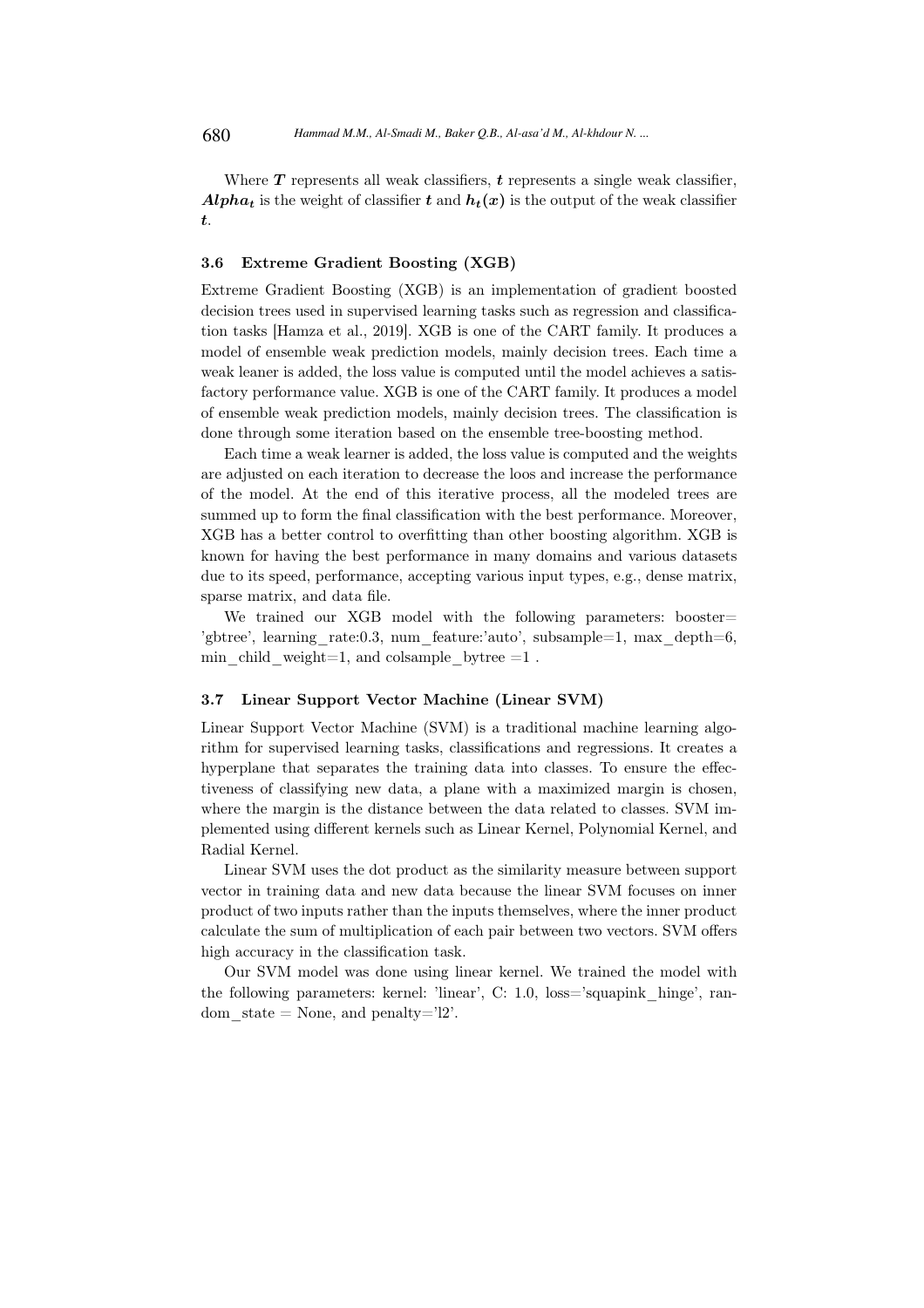

Figure 1: Model Architecture

#### $\overline{\mathbf{4}}$ Methodology

Question to Question  $(Q2Q)$  similarity detection task can be achieved mainly in two ways: string-based matching technique and machine-learning-based technique. For string-based technique, an approach needs to check if two questions contain same words or similar words, in terms of their meanings. Such an approach does not work in real-life as it is tedious, since one needs to build wordto-word similarity map, and it cannot be generalized to new questions with new words.

On the other hand, learning-based technique utilizes machine learning to automatically classify if two questions are similar or not. Such an approach is efficient and generalizable. In the learning-based approach, each pair of questions is an *instance* represented by a set of *features*. The main challenge of such an approach relies on carefully extracting features that can help the learning model to accurately classify if two arbitrary questions are similar or not.

To determine if two questions are similar, we used supervised learning models (recall Section 3). For supervised learning, each instance is given a label of either "Yes", if the two questions are similar, or "No" if the two questions are different.

Figure 1 overviews our machine learning approach which consists of five phases: (1) obtaining and cleansing the dataset  $(Dataset \text{ step in Figure 1}),$ described in Section 4.1, (2) Feature Extraction, described in Section 4.2,  $(3)$  Feature Selection, explained in Section 4.3,  $(4)$  Model Training and  $(5)$ Model Testing, and Reporting Results, discussed in Section 5.2.

#### 4.1 Preparing and Cleansing the Dataset

To develop our machine-learning-based technique, we used a real-world dataset shared confidentially with us by Mawdoo3 company, a leading Arabic content platform that allows users to ask and answer questions.

The dataset consists of  $8,997$  pairs of Arabic questions  $(17,994$  questions) manually labeled by the Mawdoo3 company. Each pair of questions, an instance in the dataset, is labeled either with class "Yes", if the two questions are similar, or with class "No", if the two questions are not similar. Table 1 shows the number of instances on each class. Based on the table, there are 4,784 pairs of similar questions, i.e., 50% of the dataset, and 7,188 pairs of questions that are not similar, i.e., 70% of the dataset.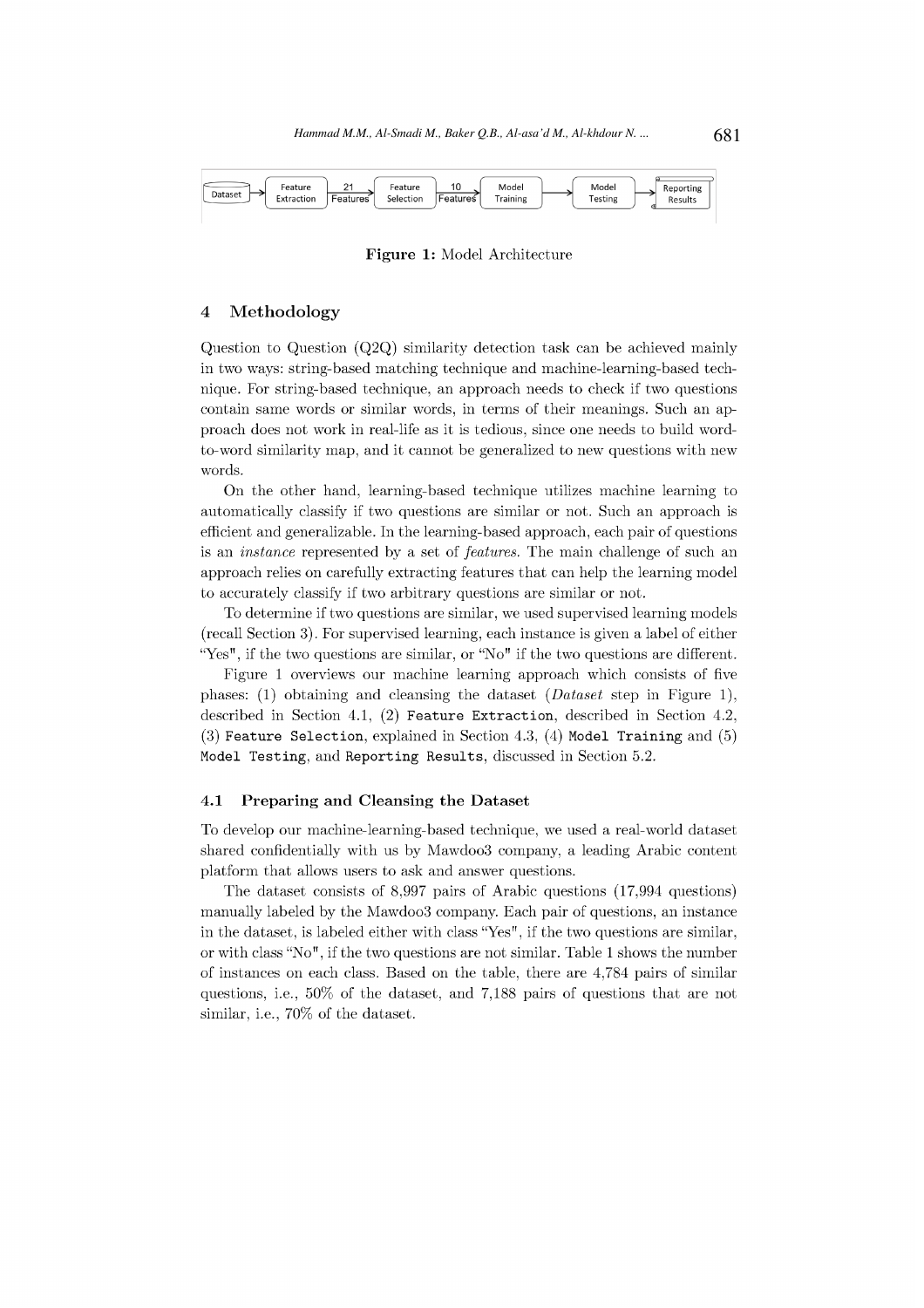| $ \#\;{\mathrm{of}}\;\mathrm{Yes} \#\;\overline{\mathrm{of}}\;\mathrm{No} \mathrm{Total} $ |       |        |
|--------------------------------------------------------------------------------------------|-------|--------|
| 4.784                                                                                      | 7.188 | 11,972 |

Table 1: Number of instances in the original dataset.

Table 2 shows a randomly selected pair of questions that belong to the "Yes" class and another pair of questions that belong to the "No" class. In the first row of Table 2, Question 1 asks about the birth city of the comprehensive thinker Al-Razi where as Question 2 asks about the city of his museum. Clearly, those two questions are not similar since they are asking about two different things. On the other hand, Question 1 and Question 2 in the second row of Table 2 are asking about the first country to start the Communism political ideology in different ways.

Table 2: An example of two instances, two pairs of questions, where each instance belong to a class from our dataset.

| Question1 | Question2                 | Label |
|-----------|---------------------------|-------|
| ا پي.     | مدينة يقع متحف            |       |
| ااین      | دولة ظهرت `<br>الشيوعية ؟ | Yes   |

Since, in the original dataset, 70% of instances belong to the "No" class, this would make the decision of the learning model bias to the No label. To avoid such bias in the learning process, we only included 9,568 pairs of Arabic questions distributed evenly, i.e., 4,748 instances belong to the "Yes" class and the same number of instances belong to the "No" class as shown in Table 3. This dataset used to train and test the models.

Table 3: Number of instances in the reduced dataset to avoid any bias in the learning process.

| $\left \#\right.$ of Yes $\left \#\right.$ of No Total |       |       |
|--------------------------------------------------------|-------|-------|
| 4.748                                                  | 4.748 | 9.568 |

Data cleansing is an important step in machine learning since it ensures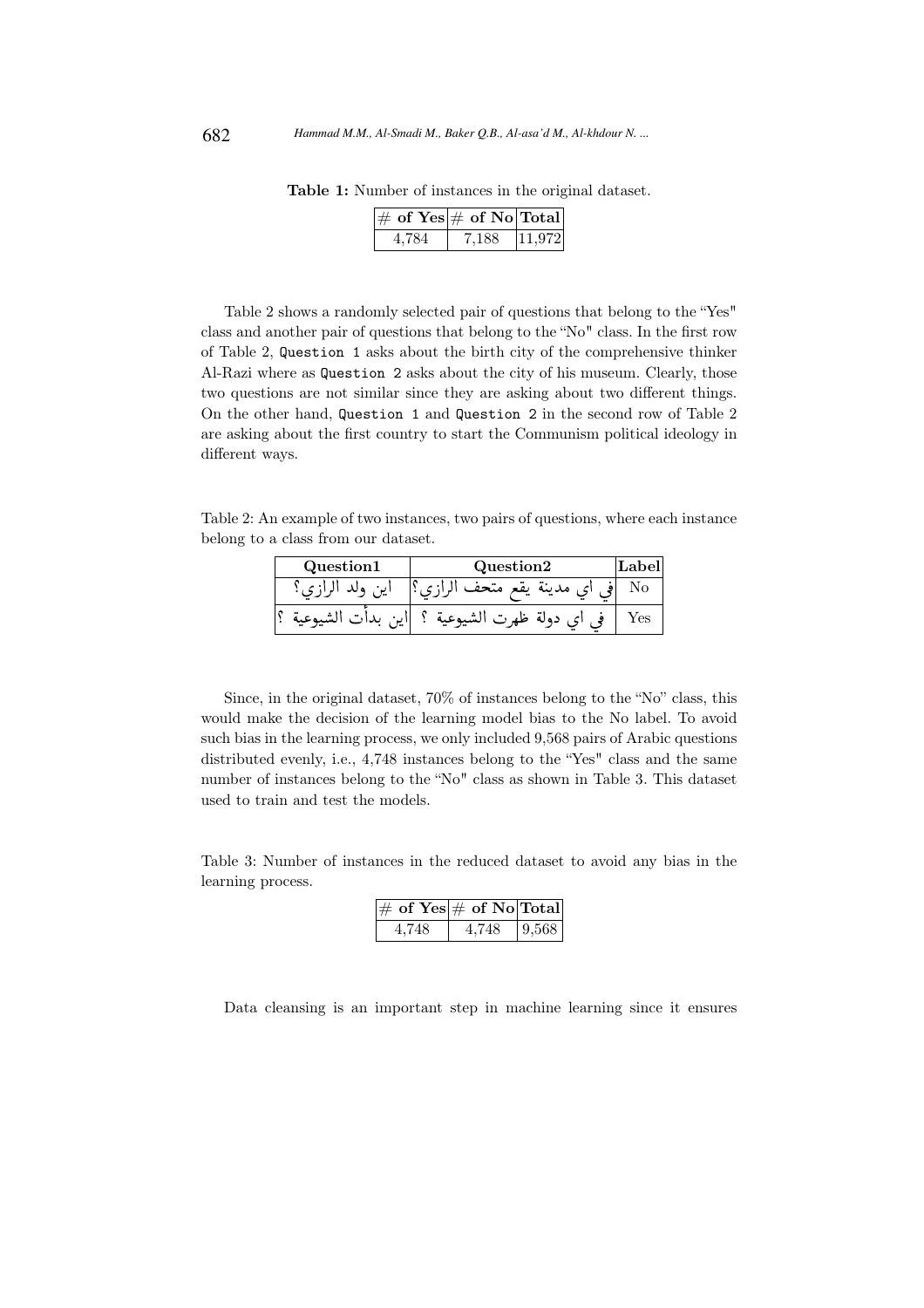that all instances have correct labels, remove any duplicate, correcting corrupt instances or missing labels, etc. Therefore, after we collected our dataset, we processed it and removed any unnecessary symbols such as ", (, ), and \_ and we added "?" for questions without question marks.

#### 4.2 Feature Extraction

Feature extraction is a crucial step for machine learning approaches since all subsequent training, testing, and generalization steps depend on it. Therefore, we carefully designed and extracted novel features inherited from the Natural Language Processing (NLP) field. To that end, for each question, we extracted features that belong to five categories: morphological, semantic lexical, syntactic, semantic, and lexical features.

This section described the features that we extracted as well as the tools we used to extract them.

#### 4.2.1 Extracting Lexical Features

Regarding to the lexical features, we computed the Cosine and the Jaccard similarities of two questions. Cosine similarity and Jaccard similarity measure the distance between two objects represented as vectors. If the distance is small, then the two objects are considered similar, otherwise, they are not similar.

These measures are widely used in text classification tasks. Jaccard similarity depends on the overlapping (same) word in two questions. Where as to compute the Cosine similarity, we leveraged the word embedding technique to represent each question as a numerical vector and then we calculated the Cosine similarity (the distance) between the two vectors.

Word embedding is a vector representation of a word. It is considered one of the most popular representations of text vocabulary. It can capture the context of a word in a text, such as semantic similarity, syntactic similarity, relations with other words, and many more. There are many techniques to generate word embeddings vectors such as Word2Vec (code.google.com/archive/p/word2vec), GloVe (nlp.stanford.edu/projects/glove), and FastText (fasttext.cc). In this paper, we use FastText to generate word embedding vectors since it is the only one that supports the Arabic language.

Lexical features are calculated using the below equations.

– Cosine Similarity. It is calculated for each pair of questions to measure how similar they are to one another. The resulting values are between 0 and 1 (0  $\zeta \cos(A,B) \leq 1$ . Given an input of two questions **A** and **B**, we use word embedding to represent both questions  $A$  and  $B$  as vectors. Cosine similarity is calculated using the dot product and magnitude as shown in Equation 3.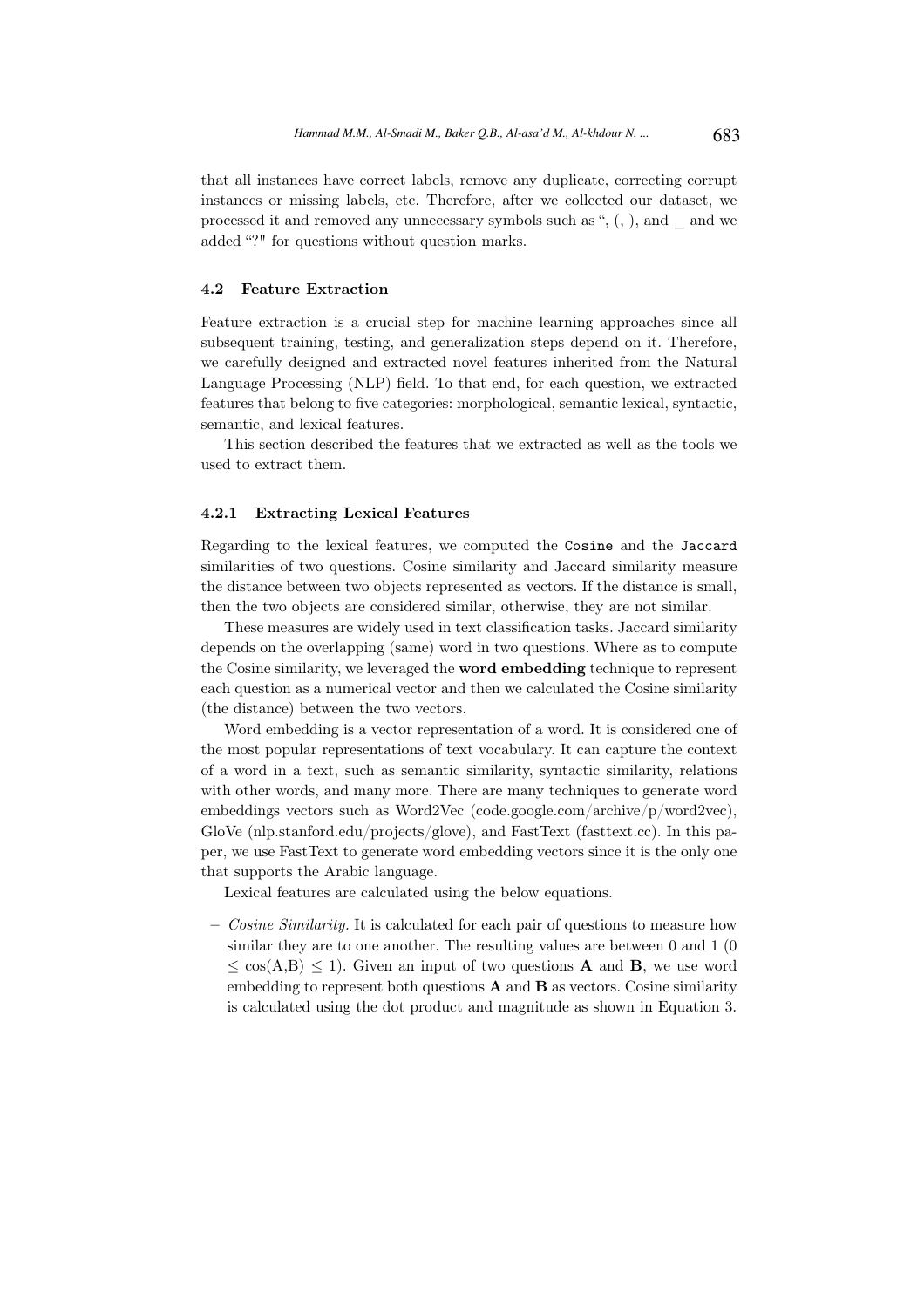$$
\cos(\mathbf{A}, \mathbf{B}) = \frac{\mathbf{A}\mathbf{B}}{\|\mathbf{A}\| \|\mathbf{B}\|} = \frac{\sum_{i=1}^{n} \mathbf{A}_i \mathbf{B}_i}{\sqrt{\sum_{i=1}^{n} (\mathbf{A}_i)^2} \sqrt{\sum_{i=1}^{n} (\mathbf{B}_i)^2}}
$$
(3)

– Jaccard Similarity. It measures the similarity between two finite sets, by calculating the number of overlapped words in questions over the number of unique words in them. The resulting values are between 0 and  $1 (0 \le J(A,B))$  $\leq$  1). Given an input of questions **A** and **B**, Jaccard similarity is calculated using Equation 4.

$$
J(\mathbf{A}, \mathbf{B}) = \frac{\|\mathbf{A} \cap \mathbf{B}\|}{\|\mathbf{A} \cup \mathbf{B}\|} = \frac{\|\mathbf{A} \cap \mathbf{B}\|}{\|\mathbf{A}\| + \|\mathbf{B}\| - \|\mathbf{A} \cap \mathbf{B}\|}
$$
(4)

#### 4.2.2 Extracting Morphological, Semantic, and Syntactic Features

There are many data analysis tools to analyze and extract features from Arabic scripts but the most widely used by researchers in the NLP community is MADAMIRA [Pasha et al., 2014]. MADAMIRA is a comprehensive Arabic analyzer developed based on the aggregation of two systems MADA [Habash and Rambow, 2005] and AMIR [Diab et al., 2007] and we used it to extract the morphological, semantic, and syntactic features.

Arabic Morphology [Habash, 2010] is a critical analysis for NLP and it focuses on the meaning and surface form of the words. Arabic Morphology is divided into three categories:

- Inflectional Morphology. Inflectional morphology determines the forms (grammatical categories) of words after changing the affixation, adding morpheme or affix, or vowel to the words. There are two categories of inflectional morphology features: the verbs category features such as aspect, mood, voice, etc, and the subject category features such as person, gender, number, etc.
- Cliticization Morphology. A clitic is a word or part of a word that does not stand by itself and it depends on its neighboring words such as "m" in the word "I'm". Cliticization morphology features are Proclitic 0, Proclitic 1, Proclitic 2, Proclitic 3, and Enclitic 0.
- $-$  *Derivational Morphology.* Derivational morphology is the process of creating new words from existing words mainly by adding prefix or suffix to words. By doing so, the grammatical category of the words could be changed from one category to another. An example of the derivational morphology is the Part-of-Speech (PoS) feature, which is considered a syntactic feature.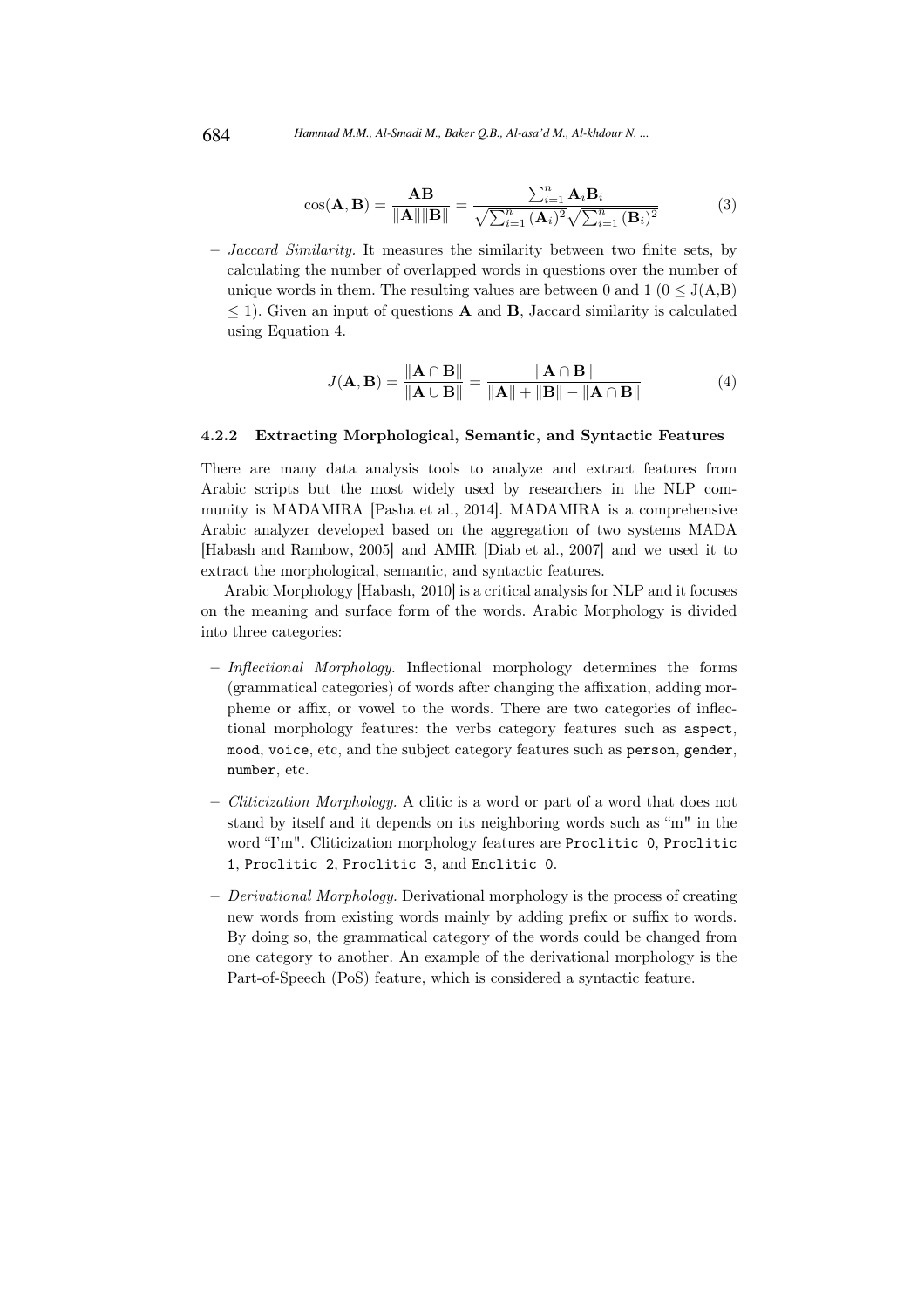In addition to the previously extracted features using MADAMIRA, we also extracted the Named Entity Recognition (NER) semantic feature. NER, or called entity identification, is the process to locate and classify the named entity mentioned in a text.

Table 4 presents the morphological, syntactic, and semantic featured that we extracted from our dataset using MADAMIRA. Based on the table, the total number of the extracted features is 19 divided as follow: 17 morphological features, 1 syntactic which is the PoS feature, and 1 semantic which is the NER feature.

| Feature Name and Abbreviation Feature Type |               |
|--------------------------------------------|---------------|
| Stem                                       | Morphological |
| Gloss                                      | Morphological |
| Lemma                                      | Morphological |
| State (Stt)                                | Morphological |
| Case (Cas)                                 | Morphological |
| Person (Per)                               | Morphological |
| Voice (Vox)                                | Morphological |
| Aspect (Asp)                               | Morphological |
| Mood (Mod)                                 | Morphological |
| Gender (Gen)                               | Morphological |
| Number (Num)                               | Morphological |
| Proclitic 0 (Prc0)                         | Morphological |
| Proclitic 1 (Prc1)                         | Morphological |
| Proclitic 2 (Prc2)                         | Morphological |
| Proclitic 3 (Prc3)                         | Morphological |
| Enclitics 0 (Enc0)                         | Morphological |
| Base Phase Chunks (BPC)                    | Morphological |
| Part-of-Speech (PoS)                       | Syntactic     |
| Named Entity Recognition (NER)             | Semantic      |

Table 4: The extracted features using the MADAMIRA tool.

## 4.2.3 Overlapping Features

In addition to the previously extracted features, we followed the work of [Mohammad et al., 2017] for extracting the lexical, syntactic, and semantic overlapping features. For each pair of questions (Q1 and Q2), we computed the ngrams and the stemmed n-grams for each question (uni-grams, bi-grams, and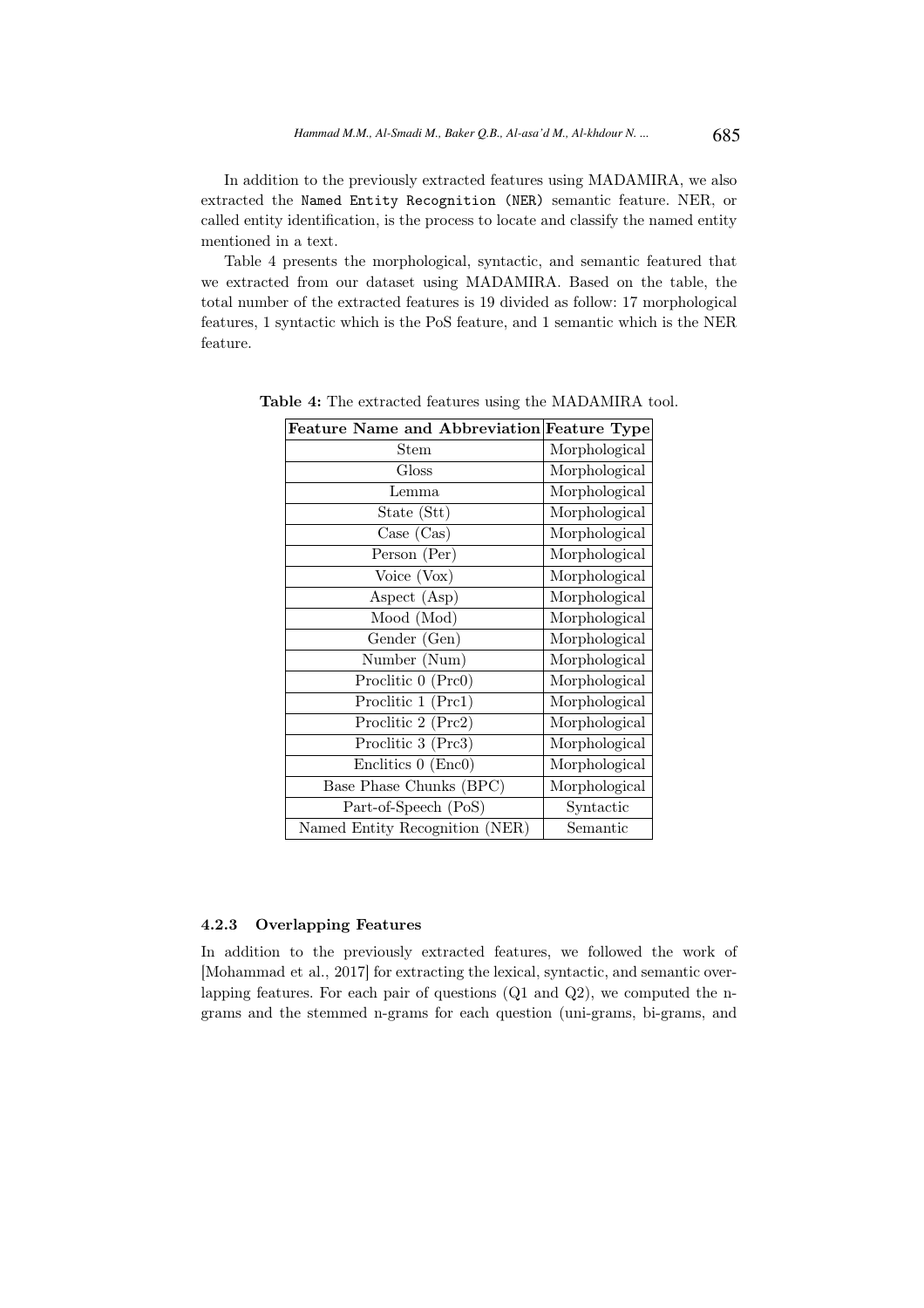tri-grams). Next, we computed the lexical overlap features, the Precision, Recall, and F-measure, as shown in Equations 5, 5, and 7, respectively. Resulting in 9 lexical overlap features from the n-grams and another 9 lexical overlap features from the stemmed n-grams.

$$
Precision_{lexical_n} = \frac{Number\ of\ overlapping\ n-grams}{Number\ of\ n-grams\ in\ Question\ 1}
$$
 (5)

Recall<sub>lexical<sub>n</sub></sub> = 
$$
\frac{\text{Number of overlapping n-grams}}{\text{Number of n-grams in Question 2}}
$$
 (6)

$$
F-measure_{lexical_n} = 2 * \frac{Precision_{lexical_n} * Recall_{lexical_n}}{Precision_{lexical_n} + Recall_{lexical_n}}
$$
(7)

As Das and Smith [Das and Smith, 2009] showed that lexical overlap features for two sentences could be high based on their lexical features, they have similar surface, even though they have different meaning. To avoid such a case, we computed the syntactic overlap features using the POS tags and we also computed the semantic overlap features based on the NER tag.

Equations 8, 9, and 10 calculates the Precision, Recall, and F-measure of the syntactic overlap features, respectively.

$$
Precision_{syntactic_n} = \frac{Number\ of\ overlapping\ POS\ tags}{Number\ of\ POS\ tags\ in\ Question\ 1}
$$
 (8)

Recall<sub>syntactic<sub>n</sub></sub> = 
$$
\frac{\text{Number of overlapping POS tags}}{\text{Number of POS tags in Question 2}}
$$
(9)

$$
F-measure_{syntactic_n} = 2 * \frac{Precision_{syntactic_n} * Recall_{syntactic_n}}{Precision_{syntactic_n} + Recall_{syntactic_n}}
$$
(10)

Equations 11, 12, and 13 calculates the Precision, Recall, and F-measure of the semantic overlap features, respectively.

$$
Precision_{semantic_n} = \frac{Number\ of\ overlapping\ NER\ tags}{Number\ of\ NER\ tags\ in\ Question\ 1}
$$
 (11)

Recall<sub>semantic<sub>n</sub></sub> = 
$$
\frac{\text{Number of overlapping NER tags}}{\text{Number of NER tags in Question 2}}
$$
 (12)

$$
F-measure_{semantic_n} = 2 * \frac{Precision_{semantic_n} * Recall_{semantic_n}}{Precision_{semantic_n} + Recall_{semantic_n}}
$$
(13)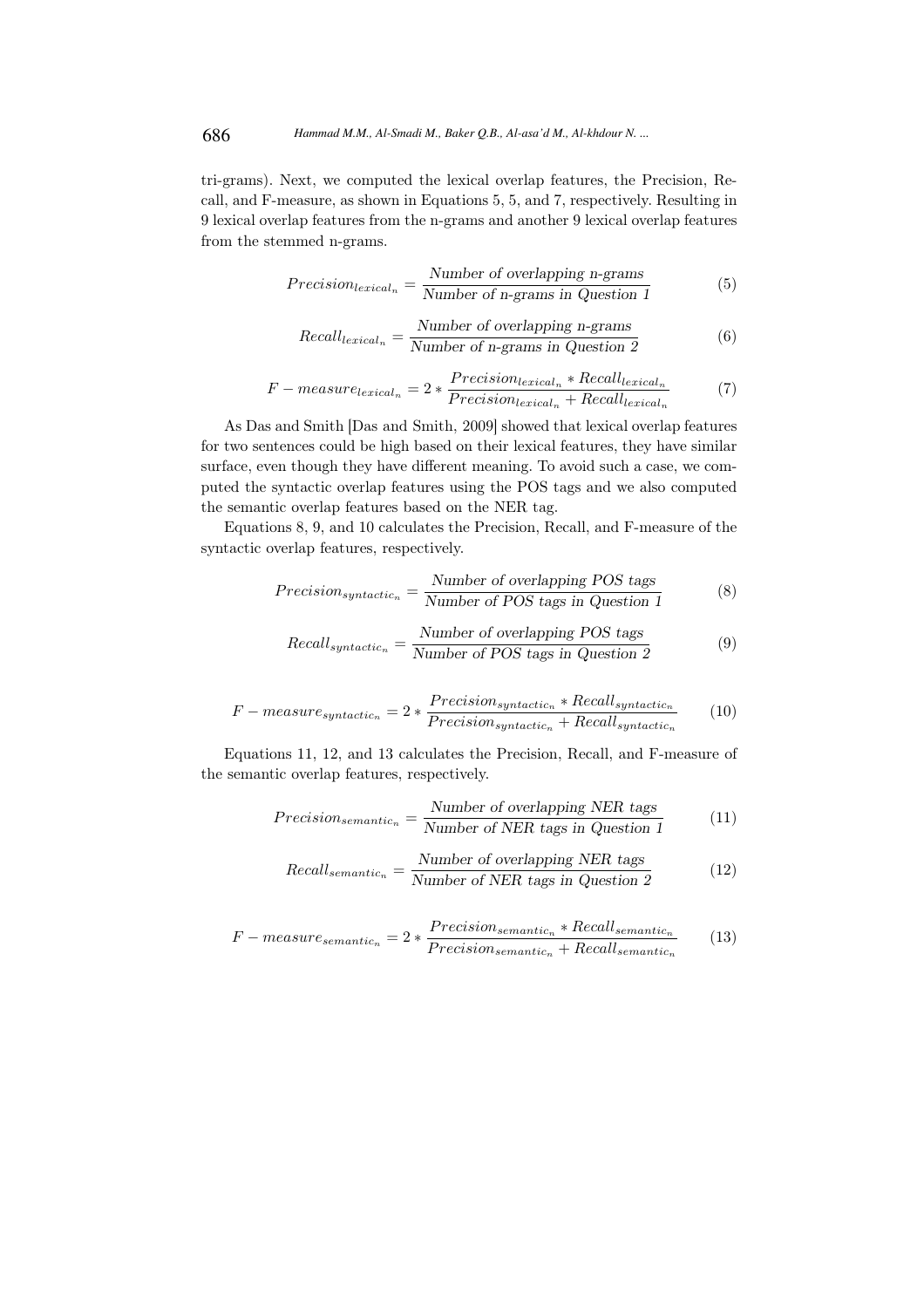## 4.2.4 Semantic Lexical Features

Semantic lexical features have also been extracted. Mainly, the complexity features, Latent Dirichlet Allocation (LDA) features, and the Term Frequency–Inverse Document Frequency (TF-IDF) features. This section describes each one of them in more details.

– Complexity Features.

Based on the NLP computations, the complexity features can be calculated at two levels: the sentence-level and the word-level complexities. The sentence-level includes features such as number of words in the sentence, the depth of the sentence tree, the name phrase in the sentence, or the verb phrase in the sentence, etc. These complexity features can be extracted using tools such as the Stanford Parser [Green and Manning, 2010]. On the other hand, word-level complexity features includes features such as number of characters in the word, lexical diversity of the vocabulary (AKA Type Token Ratio TTR), etc. In our work, we computed, as complexity features, the number of words in each question and the number of characters in each question.

– LDA Features.

The Latent Dirichlet Allocation (LDA) [Blei et al., 2003] is a powerful tool mostly used in topic modeling. In our work, we utilize the LDA topic modeling technique to extract the topic each question belong to. The LDA model depend on Bag-of-Words (BoW) and bi-grams to extract the features.

– TF-IDF Features.

Term Frequency–Inverse Document Frequency (TF-IDF) [Aizawa, 2003] measure the importance of a word in a sentence using a numerical statistical model. TF-IDF is heavily used in information retrieval and text mining applications. In our work, we computed the importance of the words in each question using the TF-IDF technique.

#### 4.3 Features Selection

After we extracted the features, we used Random Forest (RF) [Reif et al., 2006] to automatically select the important features from our 36 features. Feature selection helps for building learning models faster, increase their performance, and reduces the possibility of overfitting [Guyon and Elisseeff, 2003].

Random Forest uses a measurement called impurity to find the best features that split the data. Thus when training a tree, it computes how much each feature decreases the weighted impurity of the tree, then the features are ranked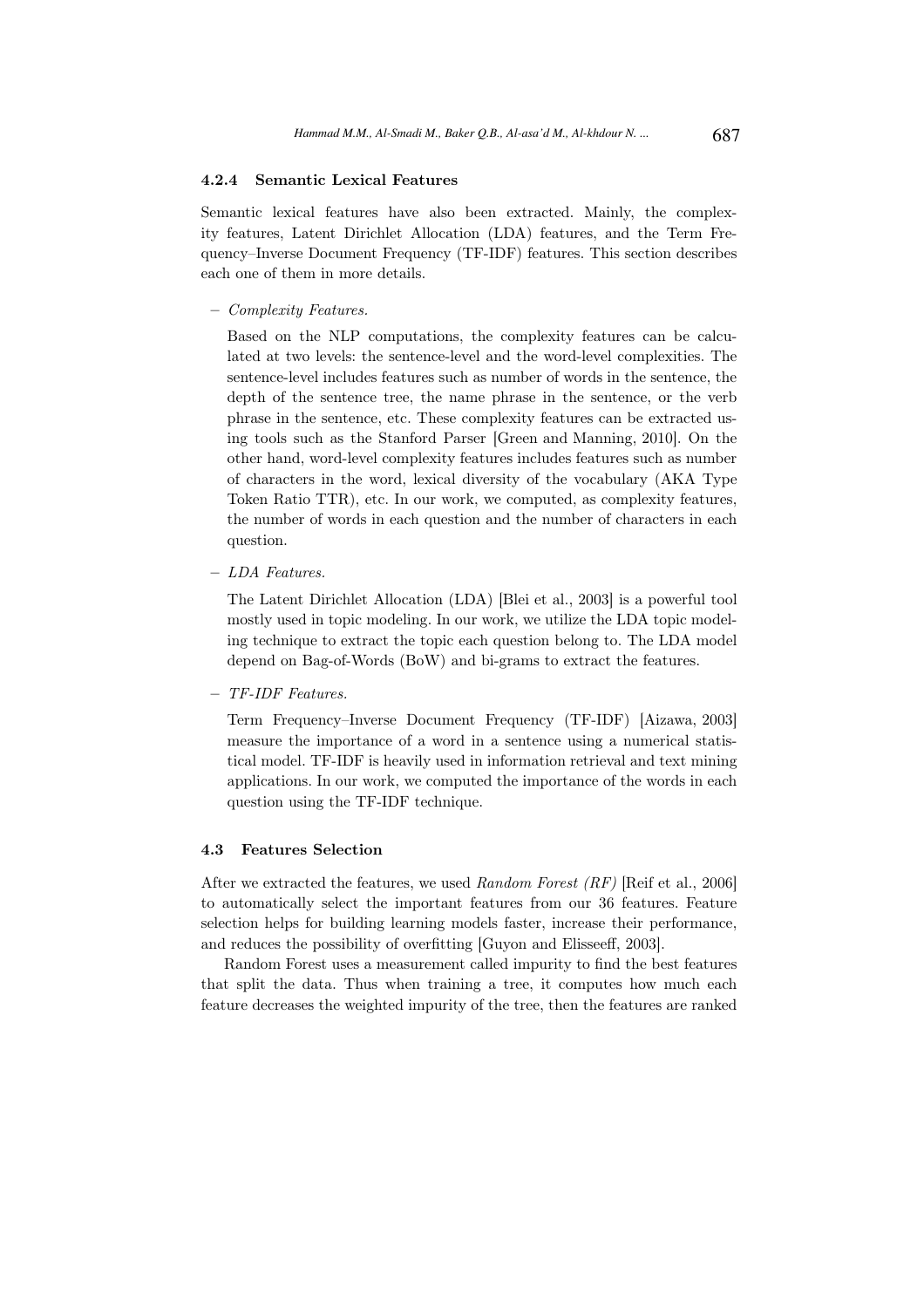#### 688 *Hammad M.M., Al-Smadi M., Baker Q.B., Al-asa'd M., Al-khdour N. ...*

based in their effect of decreasing the impurity of the tree. Figure 2 shows the importance values of the features ordered descending as obtained from running the Random Forest feature selection algorithm on our dataset. From Figure 2, We chose the top 17 most important features for building our learning models. The top 17 features out of the 36 extracted features are: Cosine Similarity, Jaccard Similarity, Overlapping Features, Gender, State, Complexity Features, and LDA.



Figure 2: The importance values of all features as obtained from the Random Forest feature selection ordered descending based on their importance.

#### $\bf{5}$ **Experimental Design and Results**

This section describes the evaluation metrics we used to measure the performance of each machine learning model. Next we report the performance of each machine learning model and compare between them.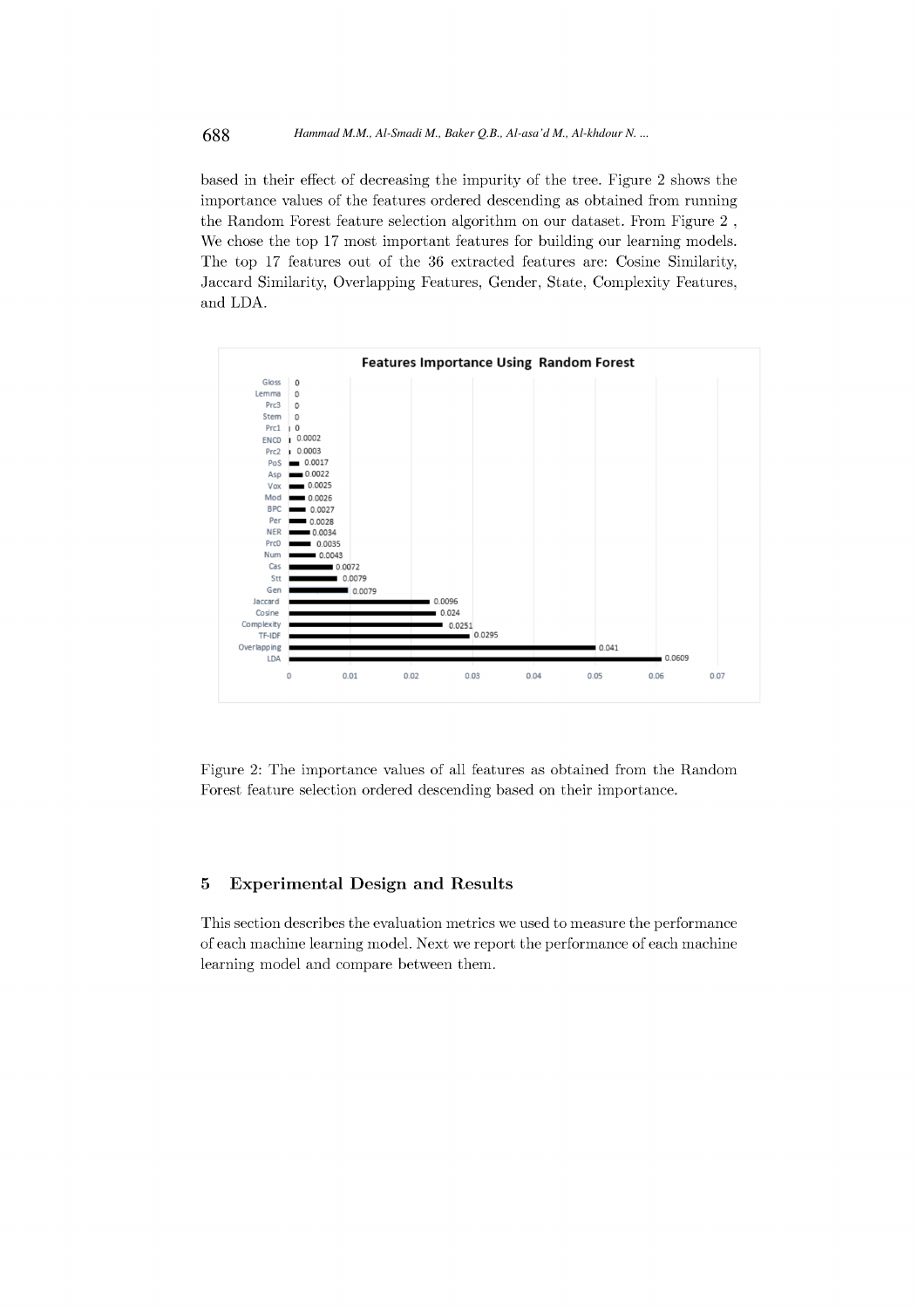## 5.1 Model Evaluation Metrics

To evaluate and compare between the various machine learning classifiers, we calculated and reported different measurements such as Precision, Recall, Fmeasure, and the Accuracy. This section provides a brief description of each one of them to help the reader understands them and their differences.

#### 5.1.1 Precision

Precision measures the ability of a model to correctly detect relevant (true) instances among the retrieved instances calculated using Equation 14.

$$
Precision = \frac{True \; Positive}{True \; Positives + False \; Positives} \tag{14}
$$

### 5.1.2 Recall

Recall measures the ability of a model to identify correct instances over all relevant instances in the dataset calculated using Equation refeq:r.

$$
Recall = \frac{True \; Positive}{True \; Positive + False \; Negative} \tag{15}
$$

## 5.1.3 F-measure

F-measure is the harmonic mean of the precision and the recall. It is calculated using Equation 16.

$$
F1 = 2 * \frac{1}{\frac{1}{Precision} + \frac{1}{Recall}}
$$
(16)

## 5.1.4 Accuracy

Accuracy is the ratio of correctly predicted observation to the total observations. It is the simplest and most used measure to evaluation models. It is calculated using Equation 17 which is the same as Equation 18.

$$
Accuracy = \frac{Number\ of\ Correct\ Predictions}{Total\ Number\ of\ Predictions}
$$
 (17)

$$
Accuracy = \frac{TP + TN}{TP + TN + FP + FN}
$$
\n(18)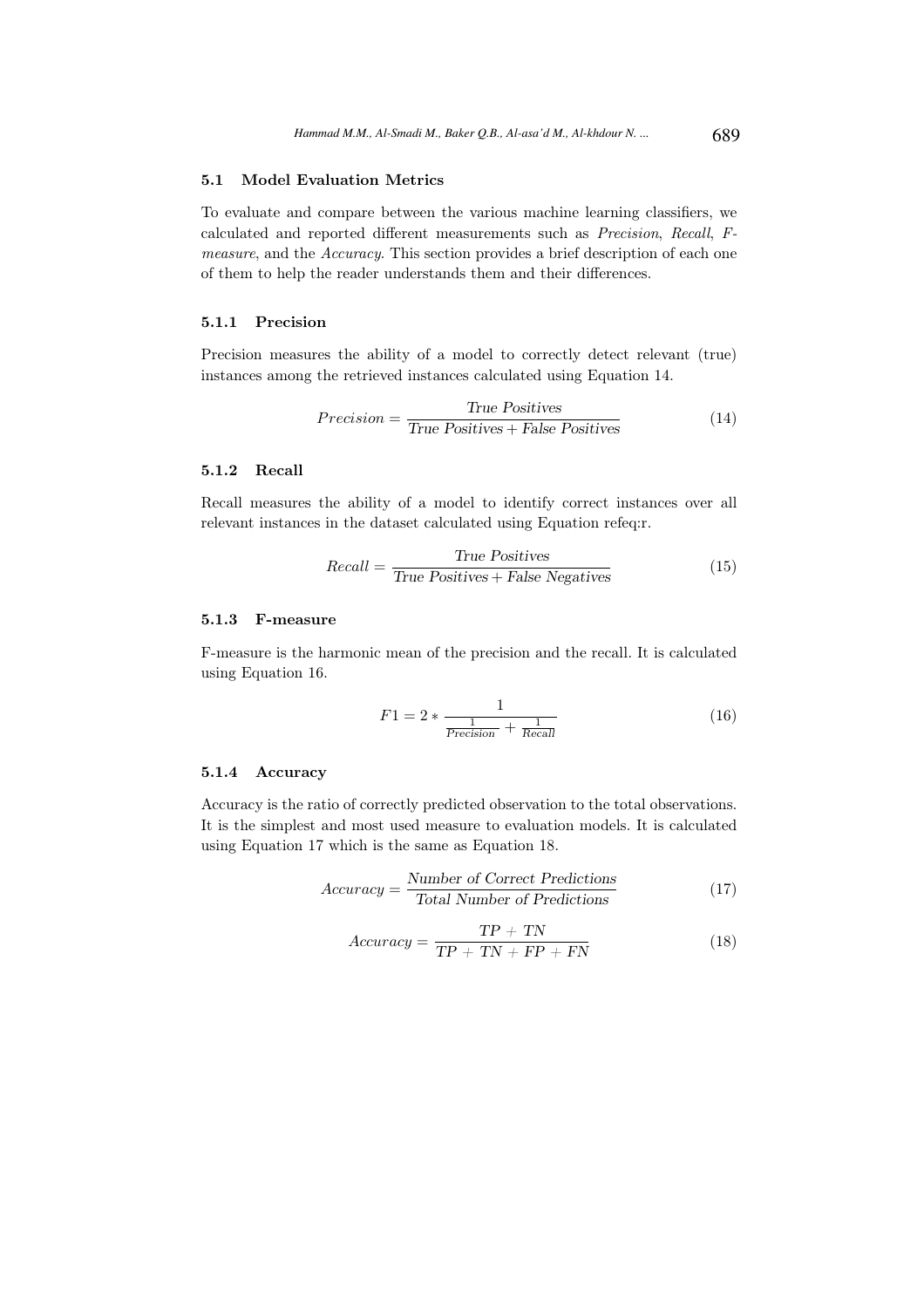## 5.2 Evaluation Results and Findings

After we extracted the features from our dataset as explained in Section 4.1, we used a 9,568 pairs of Arabic questions to train and test our machine learning models. Table 5 shows the split of our dataset to trainign and testing datasets. As shown in the table, we split the data to 70% training dataset and 30% testing dataset. The training dataset consists of 6,700 pairs of questions in which the number of instances that belong to the "Yes" equals the number of instances that belong to the "No" class. The testing dataset contains 2,871 instances in which 1420 are "Yes" instances and 1451 are "No" instances.

Table 5: The Split of the Dataset to Training and Testing Datasets.

| Data       | $\left \#\right.$ of Yes $\left \#\right.$ of No Total |       |       |
|------------|--------------------------------------------------------|-------|-------|
| Train Data | - 3.364                                                | 3333  | 6,697 |
| Test Data  | 1.420                                                  | 1.451 | 2,871 |

Using the dataset mentioned in Table 5, we trained and tested our seven machine learning models and reported their performance. We conducted five different experiments in which each experiment included a different set of features. In the first experiment, we included all the features. On the second experiment, we only included the best 17 features determined by the Random Forest feature selection technique. On the third experiment, we only included the cosine similarity feature. On the fourth experiment, we only included the overlapping features. On the last experiment, we only included the semantic lexical features.

Table 6: Comparison of the Performance of the Seven ML Models Using All Features

| Model      |       |       | Precision % Recall % F-Measure % Accuracy% |       |
|------------|-------|-------|--------------------------------------------|-------|
| <b>DT</b>  | 68.01 | 77.50 | 72.44                                      | 70.43 |
| <b>MLP</b> | 75.39 | 79.79 | 77.53                                      | 76.80 |
| RF         | 77.41 | 77.57 | 77.49                                      | 77.39 |
| LR         | 75.67 | 78.40 | 77.01                                      | 76.52 |
| <b>XGB</b> | 82.93 | 82.29 | 82.61                                      | 82.62 |
| AdaBoost   | 79.67 | 80.83 | 80.25                                      | 80.04 |
| Linear SVM | 76.78 | 79.93 | 78.33                                      | 77.81 |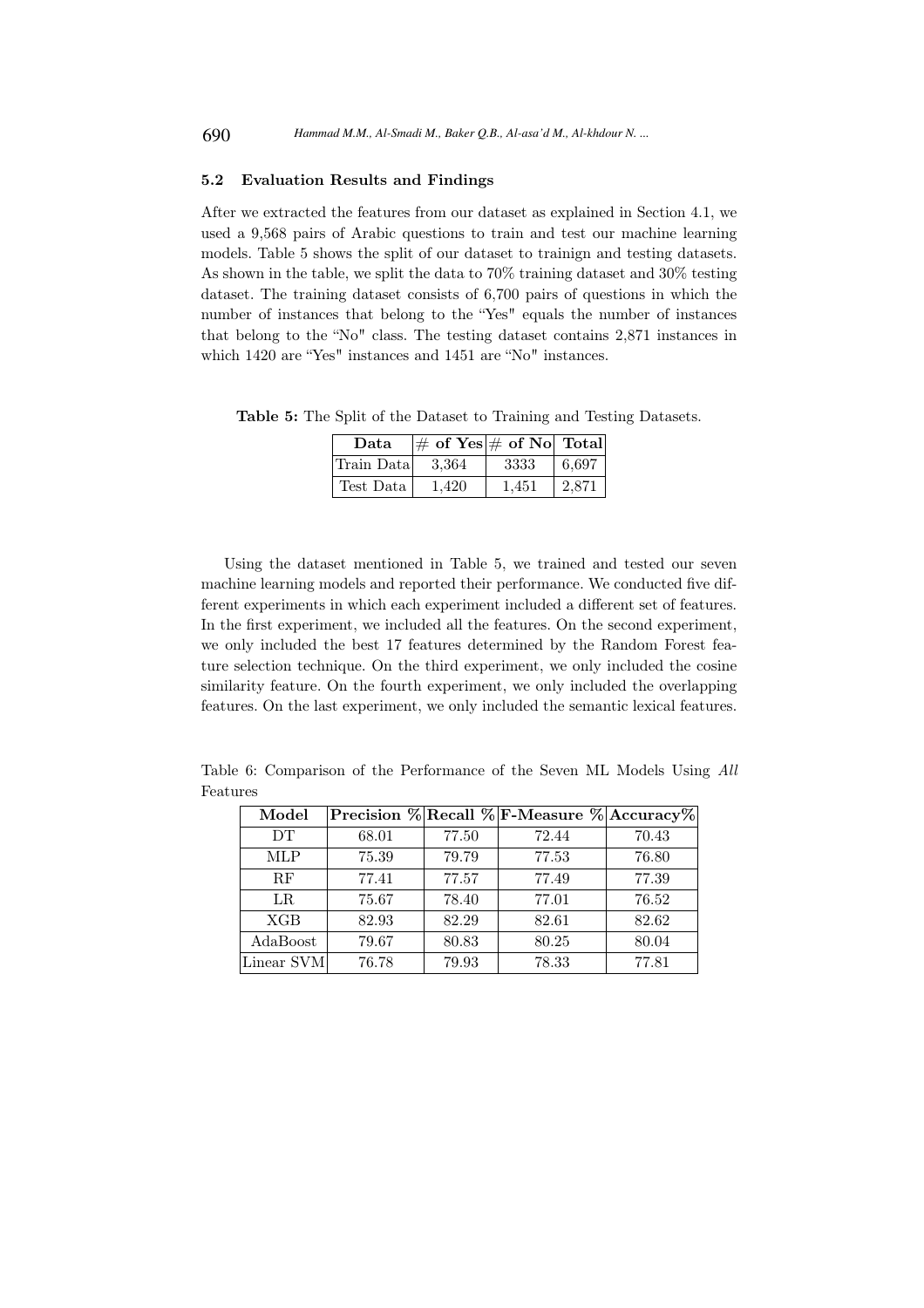Table 6 compares the performance of the seven machine learning models that we trained using all features. Based on the table the XGB model achieved the best with 81.61% F-measure where as the Decision Tree model achieved the worst with 72.44% F-measure. Comparing the results of this work over our preliminary work described in [Al-asa'd et al., 2019], we found that the performance, measured using the F-measure, of the XGB increased from 78.5% as in [Al-asa'd et al., 2019] to 81.61 as shown in Table 6 using all features.

| Model      |       |       | Precision % Recall % F-Measure % Accuracy % |       |
|------------|-------|-------|---------------------------------------------|-------|
| DT.        | 74.30 | 73.26 | 73.78                                       | 73.88 |
| <b>MLP</b> | 76.29 | 80.00 | 78.10                                       | 77.50 |
| RF         | 79.76 | 79.93 | 79.85                                       | 79.76 |
| $_{LR}$    | 75.43 | 78.47 | 76.92                                       | 76.38 |
| <b>XGB</b> | 83.45 | 82.29 | 82.87                                       | 82.93 |
| AdaBoost   | 80.37 | 80.76 | 80.57                                       | 80.46 |
| Linear SVM | 76.74 | 79.03 | 77.87                                       | 77.46 |

Table 7: Comparison of the Performance of the Seven ML Models Using the best 17 Features

Table 7 shows the results of our second experiment using the best 17 features as determined by the Random Forest feature selection technique. Based on the table, the XGB model achieved the best with F-measure 82.87% and the Decision Tree model achieved the worst with a 73.78% F-measure. Again, comparing the results of this work over our preliminary work described in [Al-asa'd et al., 2019], we found that the performance, measured using the F-measure, of the XGB increased from 78.2% as in [Al-asa'd et al., 2019] to 82.87 as shown in Table 7 using the best features.

Table 8 shows the results of our third experiment in which we trained each model on the Cosine Similarity feature only. Based on the table, the XGB model achieved the best with F-measure 65.66% and both the Support Vector Machine (SVM) and Logistic Regression (LR) models achieved the worst with 61.73% F-measure.

Table 9 shows the results of our fourth experiment in which we trained each model on the overlapping features only. Based on the table, the XGB model achieved the best with F-measure 72.79% and the Multilayer Perceptron (MLP) models achieved the worst with 70.08% F-measure.

Finally, Table 10 shows the results of our fifth experiment in which we trained each model on the semantic lexical features only. Based on the table, the XGB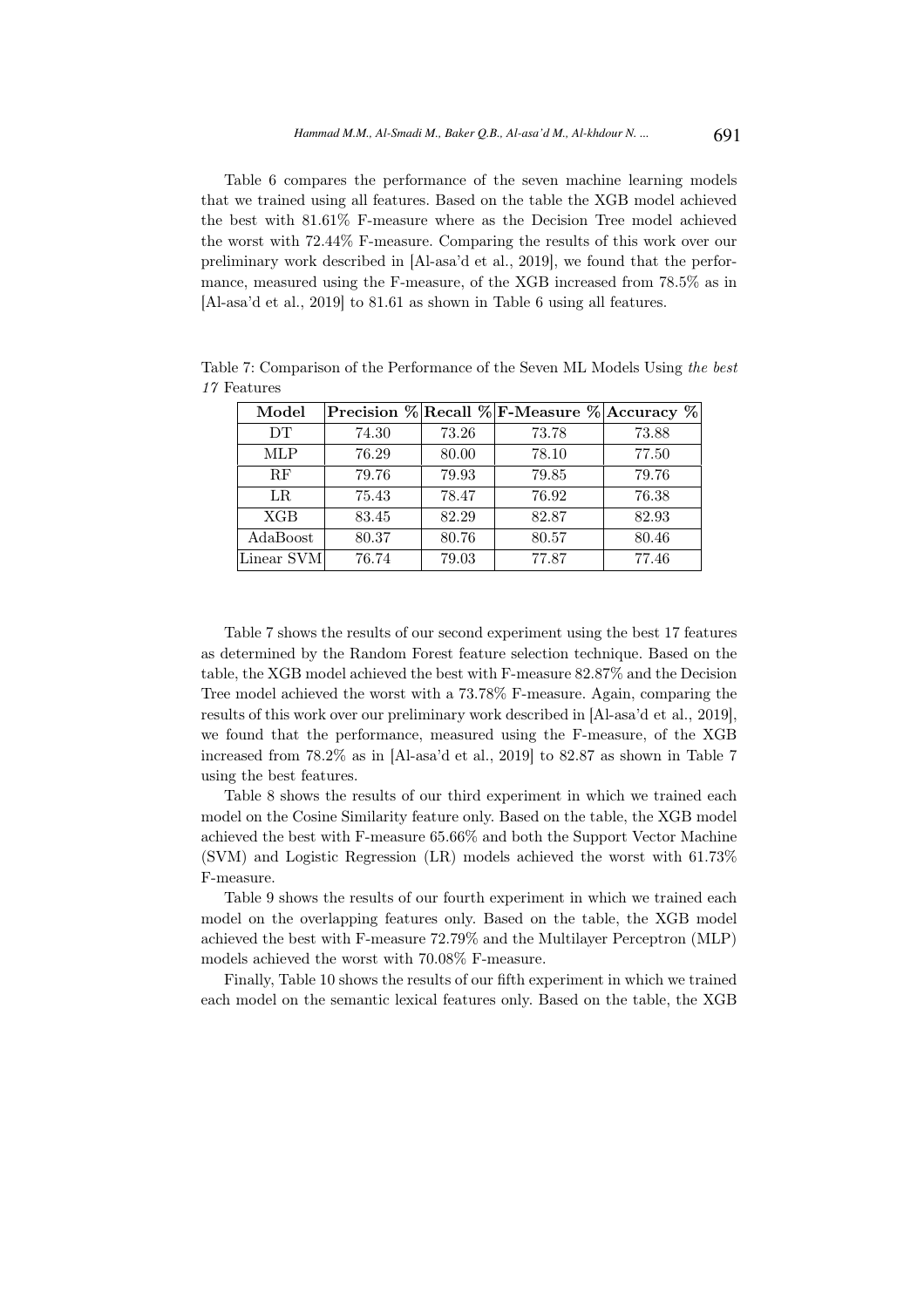| Model      |       |       | Precision % Recall % F-Measure % Accuracy% |       |
|------------|-------|-------|--------------------------------------------|-------|
| DT         | 61.88 | 70.77 | 66.03                                      | 63.98 |
| <b>MLP</b> | 60.89 | 68.73 | 64.57                                      | 62.70 |
| RF         | 62.37 | 69.79 | 65.87                                      | 64.23 |
| LR         | 62.42 | 61.06 | 61.73                                      | 62.56 |
| <b>XGB</b> | 62.85 | 68.73 | 65.66                                      | 64.44 |
| AdaBoost   | 62.36 | 68.94 | 65.48                                      | 64.05 |
| Linear SVM | 62.42 | 61.06 | 61.73                                      | 62.56 |

Table 8: Comparison of the Performance of the Seven ML Models Using the Cosine Similarity Feature Only.

Table 9: Comparison of the performance of the seven ML models using the Overlapping features only.

| Model      |       |       | Precision % Recall % F-Measure % Accuracy% |       |
|------------|-------|-------|--------------------------------------------|-------|
| DT.        | 71.57 | 71.97 | 71.77                                      | 72.00 |
| <b>MLP</b> | 68.04 | 72.25 | 70.08                                      | 69.49 |
| RF         | 74.98 | 70.49 | 72.67                                      | 73.77 |
| $_{LR}$    | 69.55 | 72.54 | 71.01                                      | 70.71 |
| <b>XGB</b> | 73.54 | 72.04 | 72.79                                      | 73.35 |
| AdaBoost   | 72.27 | 71.76 | 72.01                                      | 72.41 |
| Linear SVM | 70.03 | 71.27 | 70.65                                      | 70.71 |

Table 10: Comparison of the performance of the seven ML models using the Semantic Lexical features only.

| Model      |       |       | Precision % Recall % F-Measure % Accuracy% |       |
|------------|-------|-------|--------------------------------------------|-------|
| <b>DT</b>  | 72.89 | 52.08 | 60.75                                      | 66.25 |
| <b>MLP</b> | 71.87 | 72.92 | 72.39                                      | 72.10 |
| RF         | 73.38 | 65.28 | 69.09                                      | 70.71 |
| LR         | 70.73 | 68.96 | 69.83                                      | 70.11 |
| <b>XGB</b> | 75.78 | 77.15 | 76.46                                      | 76.18 |
| AdaBoost   | 71.87 | 73.82 | 72.83                                      | 72.38 |
| Linear SVM | 71.83 | 68.89 | 70.33                                      | 70.85 |

model achieved the best with F-Measure 76.46% and the Decision Tree (DT) model achieved the worst with 60.75% F-Measure.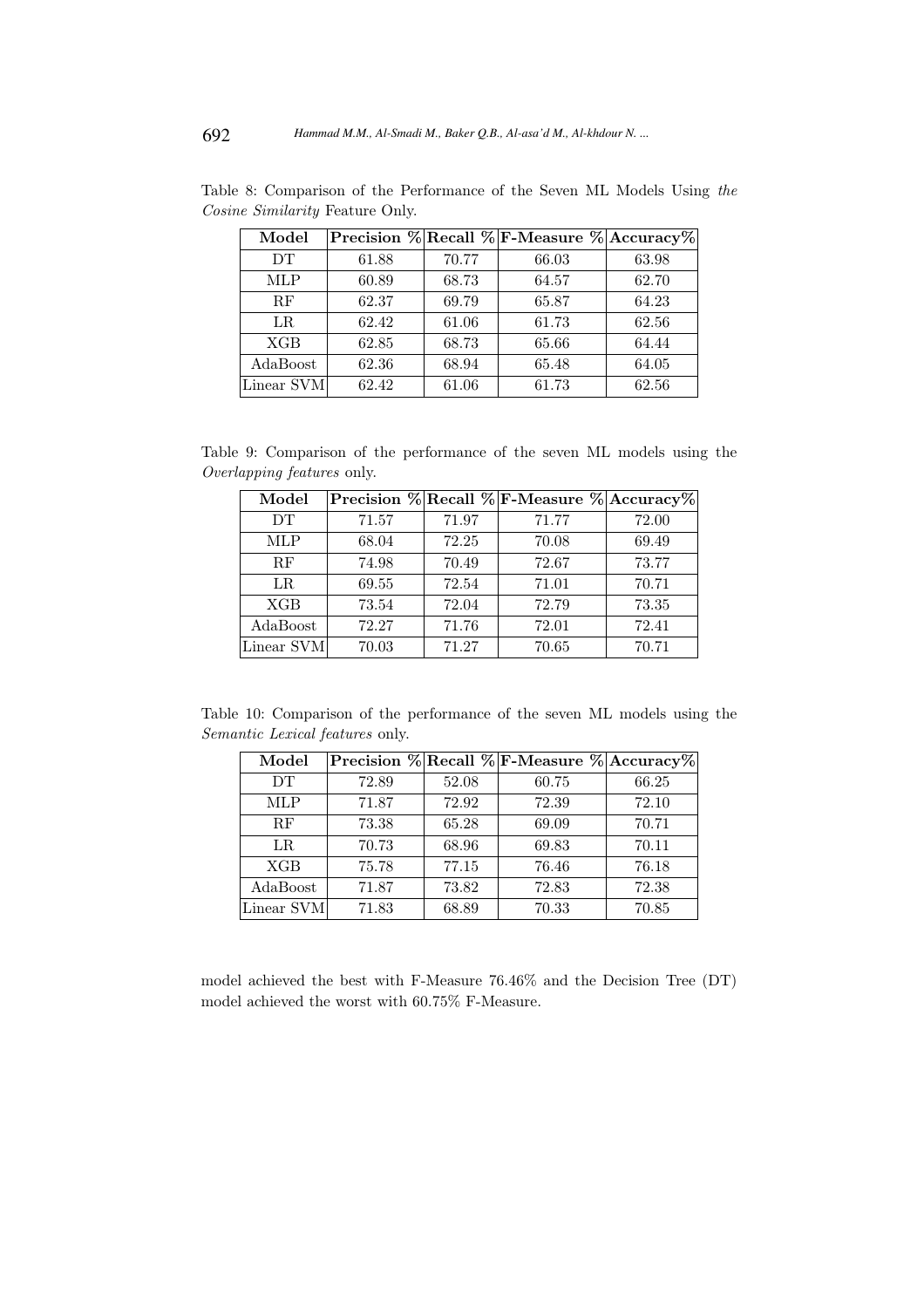## 6 Discussion

To study the importance of each group of features on our best model, the XGB model, we conducted several experiments in which we trained our XGB model on all features except one group of features. To that end, Table 11 shows the results of this experiment. For example, after removing the Overlapping feature, the F-measure of the XGB became 78.20% after it was 82.61% on all features (see Table 11). This shows the impact of the overlapping features on the performance of the XGB model. Similarly, the performance, measured using the F-measure, of the XGB model went down from 82.61 on all features to 76.60% after removing the Semantic Lexical features.

These two declines in the performance of the XGB after removing one group, i.e., the Overlapping features and the Semantic Lexical features, confirm the importance of these two groups of features in the Arabic semantic text similarity tasks. Highlighting the additional contributions of this work over our preliminary work [Al-asa'd et al., 2019].

| Group Features Precision % Recall % F-Measure % Accuracy % |       |       |       |       |
|------------------------------------------------------------|-------|-------|-------|-------|
| Semantic                                                   | 81.75 | 81.81 | 81.78 | 81.71 |
| Syntactic                                                  | 82.52 | 82.29 | 82.41 | 82.38 |
| Semantic Lexical                                           | 76.60 | 76.60 | 76.60 | 76.52 |
| Overlapping                                                | 79.34 | 77.08 | 78.20 | 78.44 |
| Morphological                                              | 83.04 | 82.29 | 82.66 | 82.69 |
| Jaccard Similarity                                         | 82.64 | 81.67 | 82.15 | 82.20 |
| Cosine Similarity                                          | 83.20 | 82.22 | 82.71 | 82.76 |

Table 11: The performance of each model using all features except on group of features.

The results of our experiments conducted in this section and the previous section demonstrate that the XGB model along with our extracted features achieved the best in all experiments. Proofing the successfully of this model in solving Arabic Semantic Text Similarity (STS) tasks. Based on our experimental results, we encourage and recommend researchers and data scientists who are working in solving STS tasks and challenges to utilize our XGB model along with our features to perform their tasks.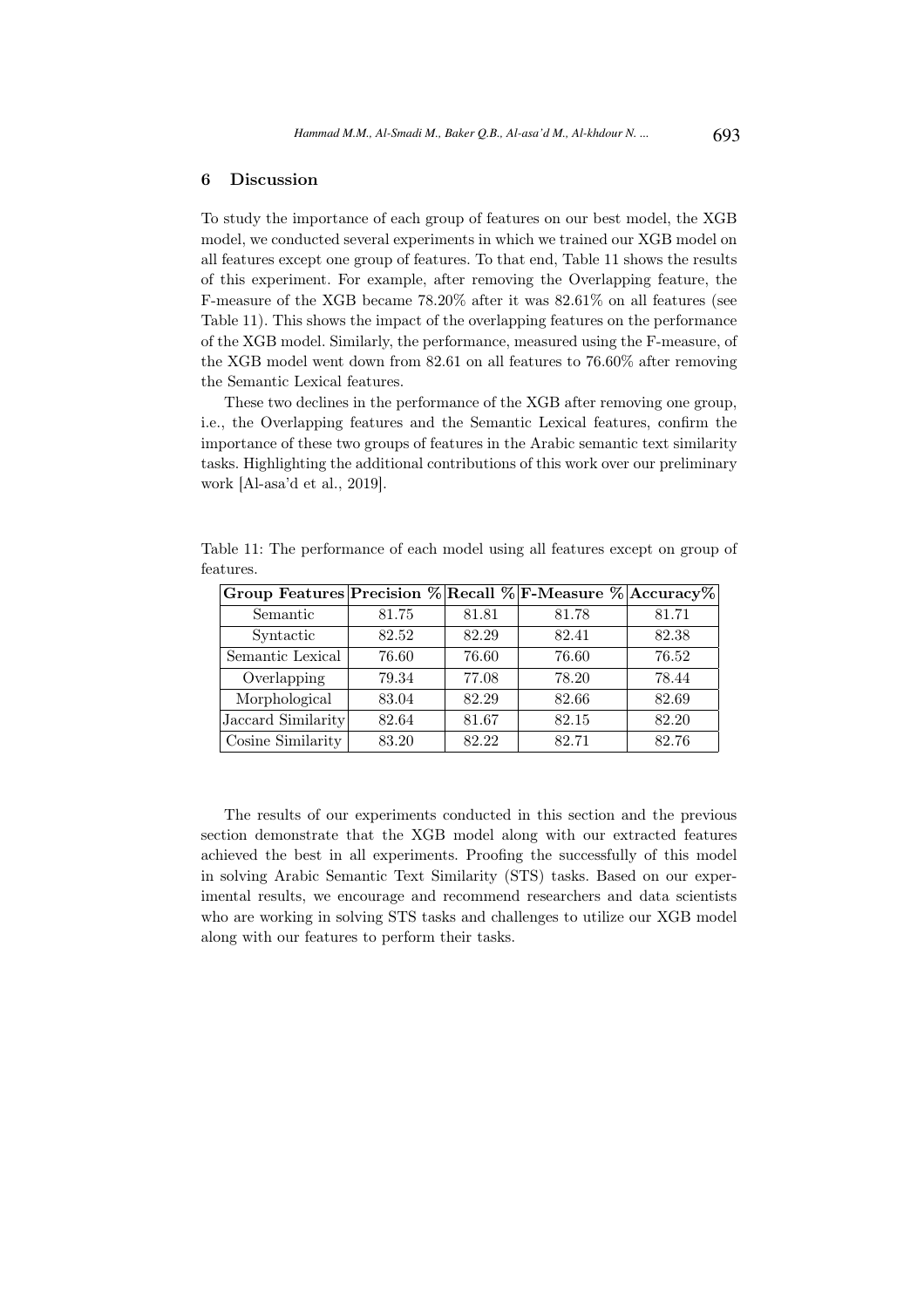## 7 Conclusion and Future Directions

A challenge facing the Question/Answer platforms is the ability to detect if a question being asked similar to a question in the database so they can serve their users faster and increase their satisfaction. Unfortunately, this problem remains a research and industrial challenge especially for the Arabic text. To address this challenge, we propose a novel Natural Language Processing approach that can detect if two Arabic questions are similar or not using their morphological, syntactic, semantic, lexical, semantic lexical, and overlapping similarity features. Moreover, we compared the performance of seven well known machine learning classifiers such as Support Vector Machine (SVM), Decision Tree (DT), Logistic Regression (LR), Extreme Gradient Boosting (XGB), Random forests (RF), Adaptive Boosting (AdaBoost), and Multilayer Perceptron (MP). To extract the morphological, semantic, and syntactic features, we leveraged MADAMIRA where as to extract the lexical features, we calculated the Cosine similarity on the word embedding vectors of two questions and we also calculated the Jaccard similarity of two questions. Using a real-world dataset shared with us by Mawdoo3 company which consists of more than 11,972 labeled pairs of questions, our approach achieved 82.93% accuracy using our XGB classifier on the best selected features by the Random Forest feature selection technique.

Leveraging deep learning techniques to solve the Arabic question to question similarity problem and comparing the results with the traditional machine learning classifiers is an interesting avenue of future work.

#### References

- [Ababneh et al., 2014] Ababneh, J., Almomani, O., Hadi, W., El-Omari, N. K. T., and Al-Ibrahim, A. (2014). Vector space models to classify arabic text. *International Journal of Computer Trends and Technology (IJCTT)*, 7(4):219–223.
- [Aizawa, 2003] Aizawa, A. (2003). An information-theoretic perspective of tf–idf measures. *Information Processing & Management*, 39(1):45–65.
- [Al-Anzi and AbuZeina, 2017] Al-Anzi, F. S. and AbuZeina, D. (2017). Toward an enhanced arabic text classification using cosine similarity and latent semantic indexing. *Journal of King Saud University-Computer and Information Sciences*, 29(2):189–195.
- [Al-asa'd et al., 2019] Al-asa'd, M., Al-khdour, N., Bni Younes, M., Khwaileh, E., Hammad, M., and AL-Smadi, M. (2019). Question to question similarity analysis using morphological, syntactic, semantic, and lexical features. In *Proceedings of the 16th ACS/IEEE International Conference on Computer Systems and Applications AICCSA 2019*. IEEE.
- [Al-Shalabi et al., 2006] Al-Shalabi, R., Kanaan, G., and Gharaibeh, M. (2006). Arabic text categorization using knn algorithm. In *the Proc. of Int. multi conf. on computer science and information technology CSIT06*.
- [Alhutaish and Omar, 2015] Alhutaish, R. and Omar, N. (2015). Arabic text classification using k-nearest neighbour algorithm. *The International Arab Journal of Information Technology*, 12(2):190–195.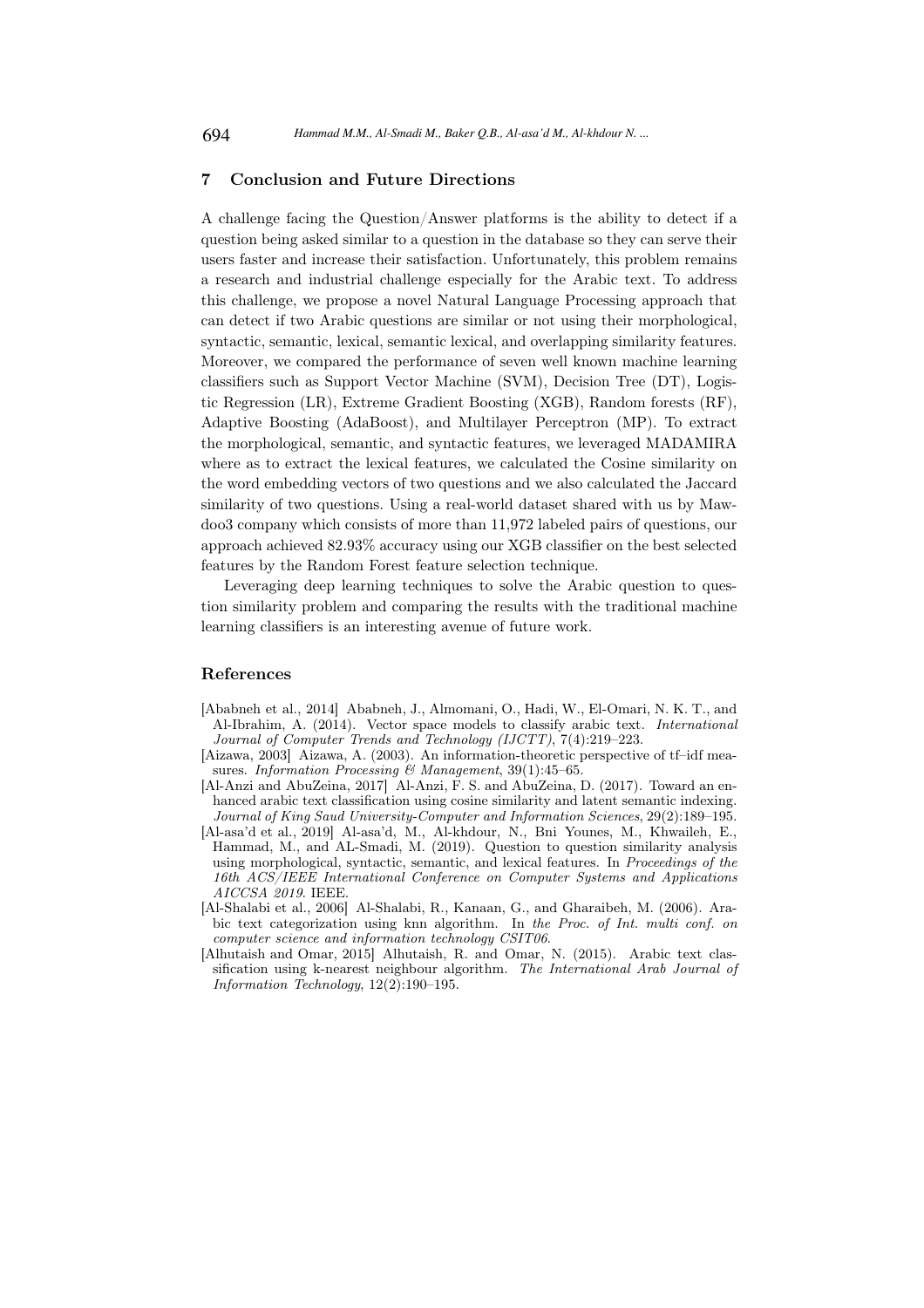- [Ali and Rafi, 2018] Ali, B. and Rafi, M. (2018). Capturing discriminative attributes on text representation learning. In *Proceedings of the 2018 International Conference on Algorithms, Computing and Artificial Intelligence*, page 68. ACM.
- [Babelscape, 2019] Babelscape (2019). BabelNet: a multilingual encyclopedic dictionary. https://babelnet.org/. Online; accessed August 2019.
- [Bekkali and Lachkar, 2019] Bekkali, M. and Lachkar, A. (2019). An effective short text conceptualization based on new short text similarity. *Social Network Analysis and Mining*, 9(1):1.
- [Bhopale et al., 2018] Bhopale, A. P., Kamath, S. S., and Tiwari, A. (2018). Concise semantic analysis based text categorization using modified hybrid union feature selection approach. In *2018 4th International Conference on Recent Advances in Information Technology (RAIT)*, pages 1–7. IEEE.
- [Blei et al., 2003] Blei, D. M., Ng, A. Y., and Jordan, M. I. (2003). Latent dirichlet allocation. *Journal of machine Learning research*, 3(Jan):993–1022.
- [Cer et al., 2017] Cer, D., Diab, M., Agirre, E., Lopez-Gazpio, I., and Specia, L. (2017). Semeval-2017 task 1: Semantic textual similarity-multilingual and cross-lingual focused evaluation. *arXiv preprint arXiv:1708.00055*.
- [Chen et al., 2009] Chen, Y., Garcia, E. K., Gupta, M. R., Rahimi, A., and Cazzanti, L. (2009). Similarity-based classification: Concepts and algorithms. *Journal of Machine Learning Research*, 10(Mar):747–776.
- [Das and Smith, 2009] Das, D. and Smith, N. A. (2009). Paraphrase identification as probabilistic quasi-synchronous recognition. In *Proceedings of the Joint Conference of the 47th Annual Meeting of the ACL and the 4th International Joint Conference on Natural Language Processing of the AFNLP: Volume 1-Volume 1*, pages 468–476. Association for Computational Linguistics.
- [Diab et al., 2007] Diab, M., Hacioglu, K., and Jurafsky, D. (2007). Automated methods for processing arabic text: from tokenization to base phrase chunking. *Arabic Computational Morphology: Knowledge-based and Empirical Methods. Kluwer/Springer*.
- [Dietterich, 2000] Dietterich, T. G. (2000). Ensemble methods in machine learning. In *International workshop on multiple classifier systems*, pages 1–15. Springer.
- [Duwairi, 2006] Duwairi, R. M. (2006). Machine learning for arabic text categorization. *Journal of the American Society for Information Science and Technology*, 57(8):1005– 1010.
- [Ezzeldin and Shaheen, 2012] Ezzeldin, A. M. and Shaheen, M. (2012). A survey of arabic question answering: challenges, tasks, approaches, tools, and future trends. In *Proceedings of The 13th International Arab Conference on Information Technology (ACIT 2012)*, pages 1–8.
- [Froud et al., 2012] Froud, H., Lachkar, A., and Ouatik, S. A. (2012). A comparative study of root-based and stem-based approaches for measuring the similarity between arabic words for arabic text mining applications. *arXiv preprint arXiv:1212.3634*.
- [Ghanem et al., 2018] Ghanem, B., Arafeh, L., Rosso, P., and Sánchez-Vega, F. (2018). Hyplag: Hybrid arabic text plagiarism detection system. In *International Conference on Applications of Natural Language to Information Systems*, pages 315–323. Springer.
- [Gharib et al., 2009] Gharib, T. F., Habib, M. B., and Fayed, Z. T. (2009). Arabic text classification using support vector machines. *IJ Comput. Appl.*, 16(4):192–199.
- [Green and Manning, 2010] Green, S. and Manning, C. D. (2010). Better arabic parsing: Baselines, evaluations, and analysis. In *Proceedings of the 23rd International Conference on Computational Linguistics*, pages 394–402. Association for Computational Linguistics.
- [Guyon and Elisseeff, 2003] Guyon, I. and Elisseeff, A. (2003). An introduction to variable and feature selection. *Journal of machine learning research*, 3(Mar):1157– 1182.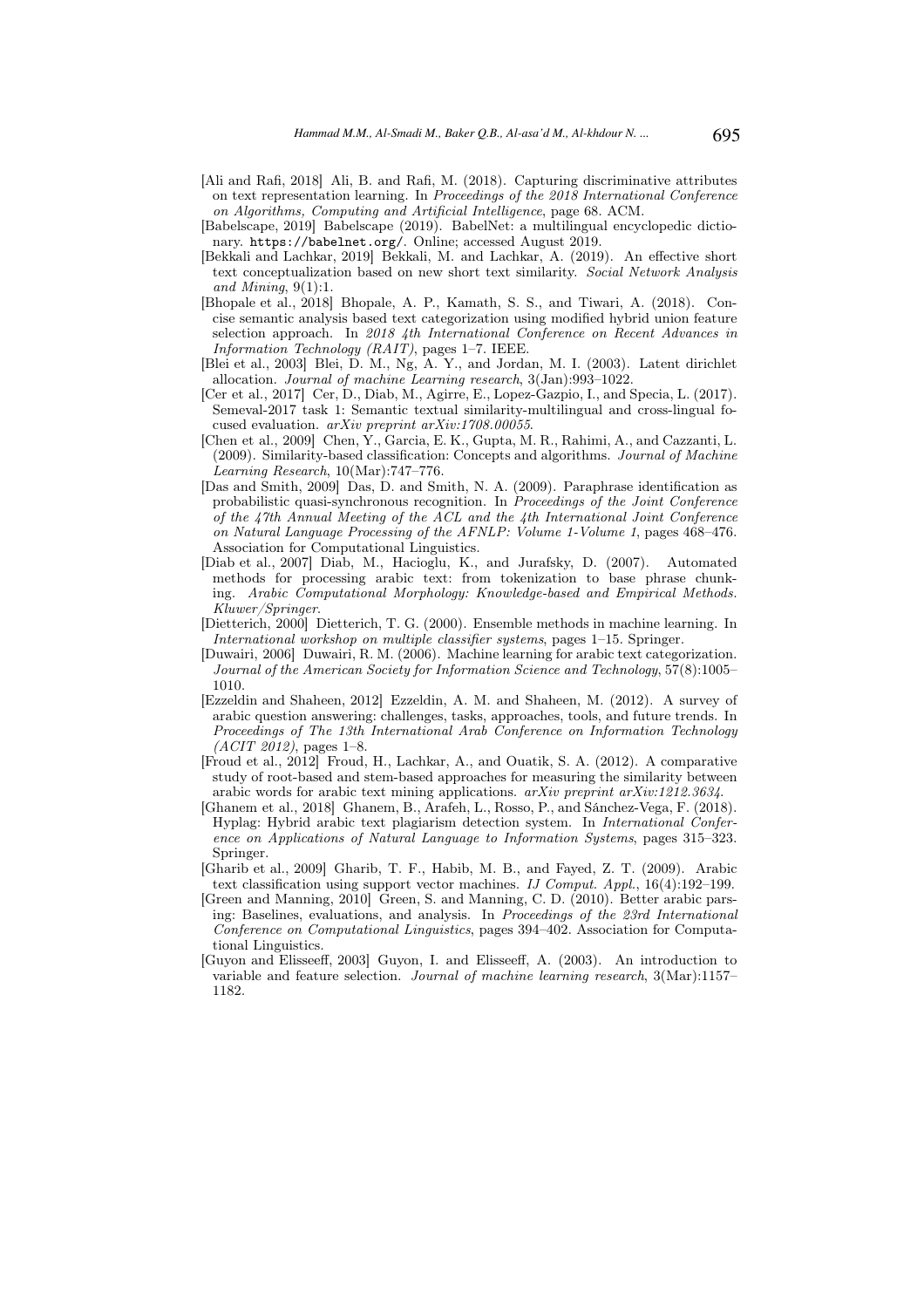- [Habash and Rambow, 2005] Habash, N. and Rambow, O. (2005). Arabic tokenization, part-of-speech tagging and morphological disambiguation in one fell swoop. In *Proceedings of the 43rd annual meeting of the association for computational linguistics (ACL'05)*, pages 573–580.
- [Habash, 2010] Habash, N. Y. (2010). Introduction to arabic natural language processing. *Synthesis Lectures on Human Language Technologies*, 3(1):1–187.
- [Hamza et al., 2019] Hamza, A., En-Nahnahi, N., Zidani, K. A., and Ouatik, S. E. A. (2019). An arabic question classification method based on new taxonomy and continuous distributed representation of words. *Journal of King Saud University-Computer and Information Sciences*.
- [Hassan et al., 2019] Hassan, B., AbdelRahman, S. E., Bahgat, R., and Farag, I. (2019). Uests: An unsupervised ensemble semantic textual similarity method. *IEEE Access*.
- [Islam and Inkpen, 2008] Islam, A. and Inkpen, D. (2008). Semantic text similarity using corpus-based word similarity and string similarity. *ACM Transactions on Knowledge Discovery from Data (TKDD)*, 2(2):10.
- [Joachims, 1999] Joachims, T. (1999). Transductive inference for text classification using support vector machines. In *Icml*, volume 99, pages 200–209.
- [Khreisat, 2006] Khreisat, L. (2006). Arabic text classification using n-gram frequency statistics a comparative study. *DMIN*, 2006:78–82.
- [Kotsiantis et al., 2007] Kotsiantis, S. B., Zaharakis, I., and Pintelas, P. (2007). Supervised machine learning: A review of classification techniques. *Emerging artificial intelligence applications in computer engineering*, 160:3–24.
- [Landauer and Dumais, 1997] Landauer, T. K. and Dumais, S. T. (1997). A solution to plato's problem: The latent semantic analysis theory of acquisition, induction, and representation of knowledge. *Psychological review*, 104(2):211.
- [Lithgow-Serrano and Collado-Vides, 2019] Lithgow-Serrano, O. and Collado-Vides, J. (2019). In the pursuit of semantic similarity for literature on microbial transcriptional regulation. *Journal of Intelligent & Fuzzy Systems*, 36(5):4777–4786.
- [Magooda et al., 2015] Magooda, A., Mahgoub, A., Rashwan, M., Fayek, M., and Raafa, H. (2015). Rdi system for extrinsic plagiarism detection (rdi\_red). *Work. Notes PAN-AraPlagDet FIRE*, 2015:129–131.
- [Mahmoud and Zrigui, 2017] Mahmoud, A. and Zrigui, M. (2017). Semantic similarity analysis for paraphrase identification in arabic texts. In *Proceedings of the 31st Pacific Asia Conference on Language, Information and Computation*, pages 274–281.
- [Mohammad et al., 2017] Mohammad, A.-S., Jaradat, Z., Mahmoud, A.-A., and Jararweh, Y. (2017). Paraphrase identification and semantic text similarity analysis in arabic news tweets using lexical, syntactic, and semantic features. *Information Processing & Management*, 53(3):640–652.
- [Nicosia et al., 2015] Nicosia, M., Filice, S., Barrón-Cedeno, A., Saleh, I., Mubarak, H., Gao, W., Nakov, P., Da San Martino, G., Moschitti, A., Darwish, K., et al. (2015). Qcri: Answer selection for community question answering-experiments for arabic and english. In *Proceedings of the 9th International Workshop on Semantic Evaluation (SemEval 2015)*, pages 203–209.
- [Pasha et al., 2014] Pasha, A., Al-Badrashiny, M., Diab, M. T., El Kholy, A., Eskander, R., Habash, N., Pooleery, M., Rambow, O., and Roth, R. (2014). Madamira: A fast, comprehensive tool for morphological analysis and disambiguation of arabic. In *LREC*, volume 14, pages 1094–1101.
- [Reif et al., 2006] Reif, D. M., Motsinger, A. A., McKinney, B. A., Crowe, J. E., and Moore, J. H. (2006). Feature selection using a random forests classifier for the integrated analysis of multiple data types. In *2006 IEEE Symposium on Computational Intelligence and Bioinformatics and Computational Biology*, pages 1–8. IEEE.
- [Romeo et al., 2017] Romeo, S., Da San Martino, G., Belinkov, Y., Barrón-Cedeño, A., Eldesouki, M., Darwish, K., Mubarak, H., Glass, J., and Moschitti, A. (2017). Language processing and learning models for community question answering in arabic.